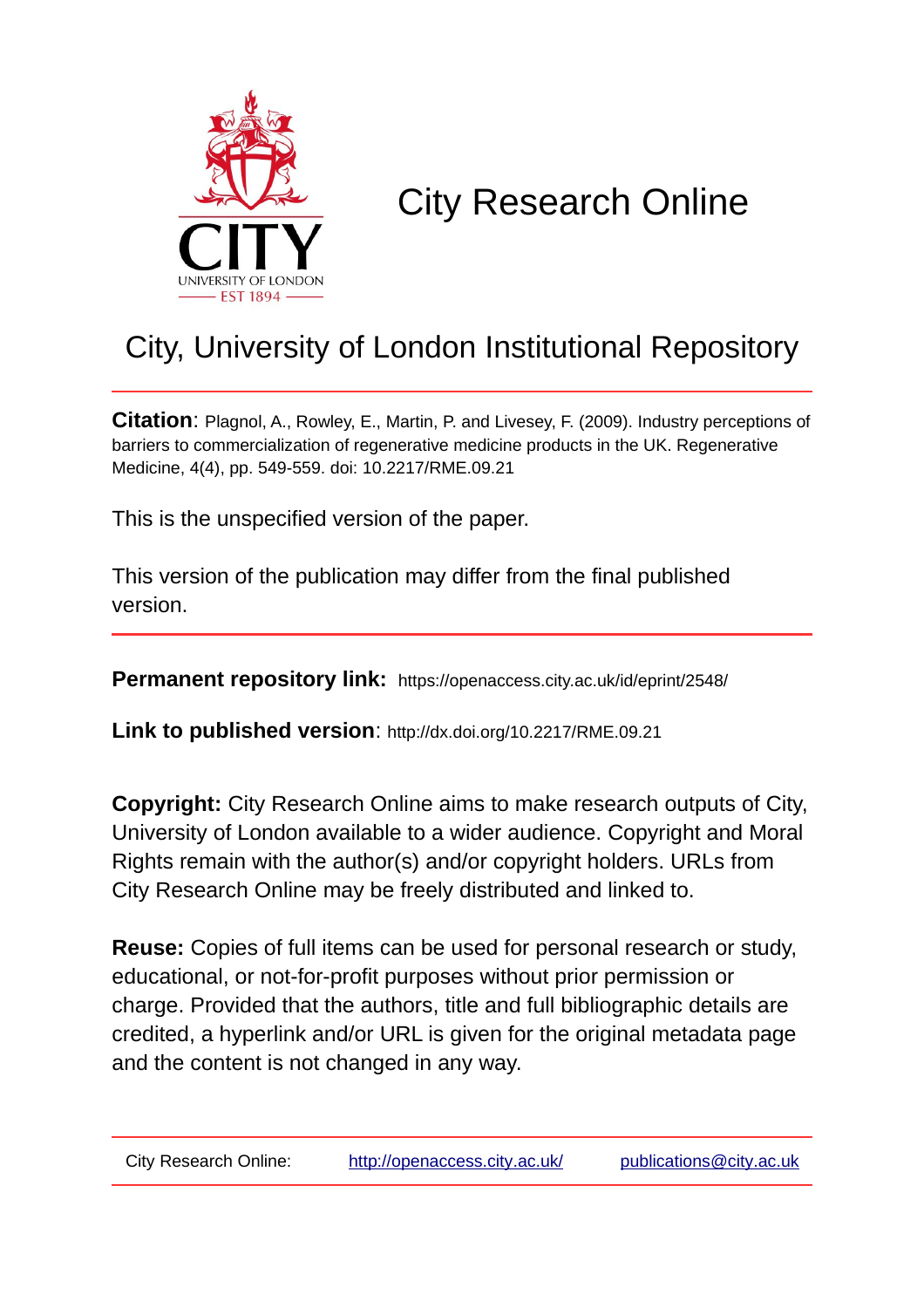## **Industry perceptions of the barriers to commercialization of regenerative medicine products in the UK**

Anke C Plagnol<sup>a1</sup>, Emma Rowley<sup>b</sup>, Paul Martin<sup>b</sup> and Finbarr Livesey<sup>a</sup>

published in: Regenerative Medicine. 4(4), pp. 549-559 (July 2009) available at http://dx.doi.org/10.2217/rme.09.21

<sup>a</sup>Centre for Economics & Policy, Institute for Manufacturing, University of Cambridge, Mill Lane, Cambridge CB2 1RX

<sup>b</sup>Institute for Science and Society, West Wing, Law & Social Sciences Building, University of Nottingham, University Park, Nottingham, NG7 2RD

## **Abstract**

## **Aims**

Regenerative medicine is an emerging field with the potential to provide widespread improvement in healthcare and patient well-being via the delivery of therapies which can restore, regenerate or repair damaged tissue. As an industry, it could significantly contribute to economic growth if products are successfully commercialized. However, to date, relatively few products have reached the market due to a variety of barriers, including a lack of funding and regulatory hurdles. The present study analyzes industry perceptions of the barriers to commercialization which currently impede the success of the regenerative medicine industry in the UK.

## **Materials & Methods**

The analysis is based on twenty interviews with leading industrialists in the field. **Results**

The study revealed that scientific research on regenerative medicine is thriving in the UK. Unfortunately, lack of access to capital, regulatory hurdles, lack of clinical evidence leading to problems with reimbursement, as well as the culture of the NHS do not provide a good environment for the commercialization of RM products.

## **Conclusions**

Policy interventions, including increased translational government funding, a change in NHS and NICE organisation and policies as well regulatory clarity would likely improve the general outcomes for the regenerative medicine industry in the UK.

Keywords: commercialization, regenerative medicine, tissue engineering, barriers

<sup>1</sup> Corresponding author: Dr. Anke C. Plagnol. Present address: Faculty of Politics, Psychology, Sociology and International Studies, University of Cambridge, Cambridge CB2 3RQ, UK. Email:  $a$ z266@cam.ac.uk, phone: +44 (0)1223 334537, fax: +44 (0)1223 334550.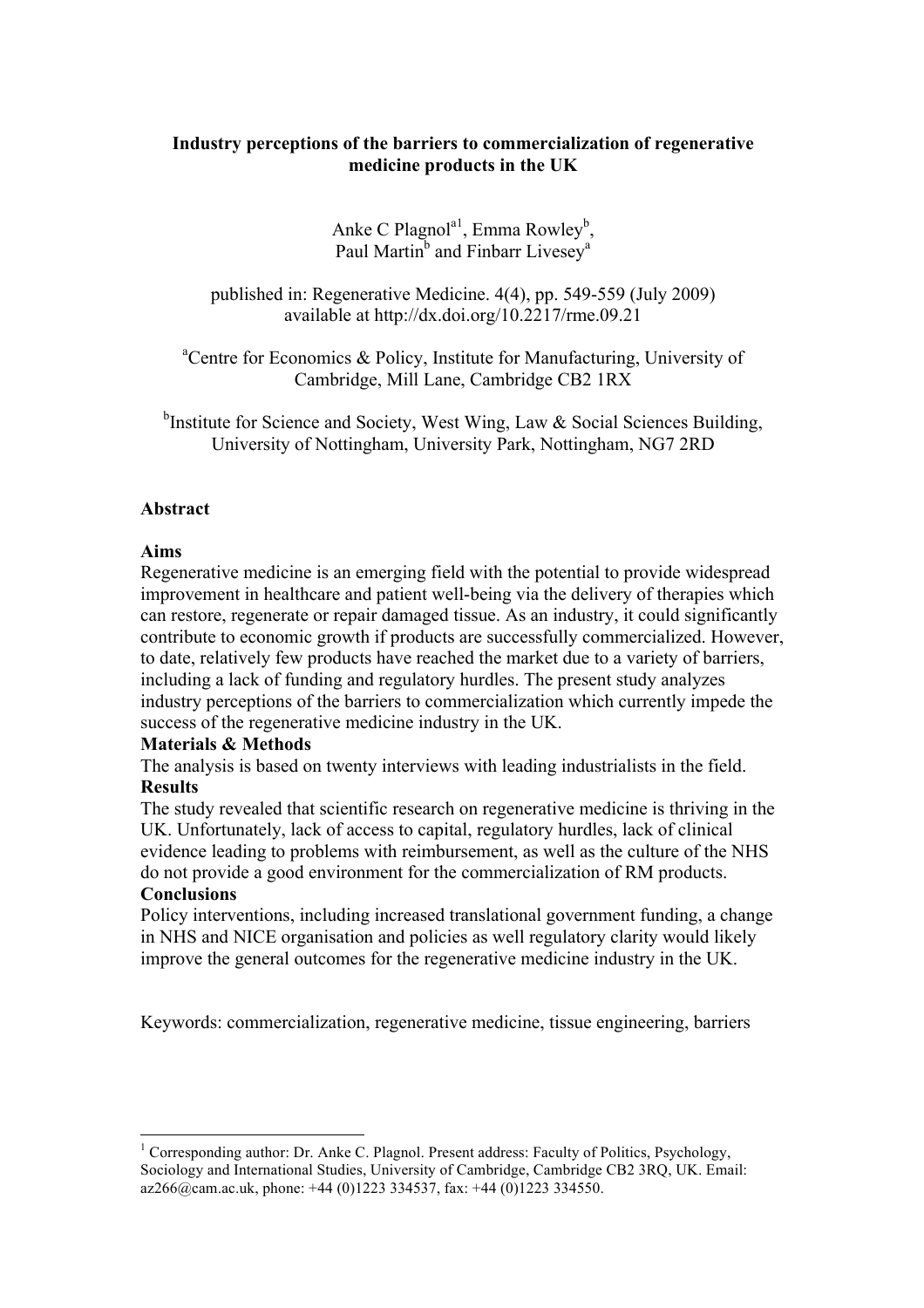## **1 Introduction**

The United Kingdom (UK), in line with most developed and some developing economies, has placed significant emphasis on innovation and growth based on the outputs of the science base [1-3]. An area that could provide such science led growth is the emerging industry of regenerative medicine (RM).

The field of regenerative medicine has developed over the past twenty to thirty years bringing together a number of disparate fields including biomaterials engineering, production engineering, cell biology and surgery [4, 5]. Having roots in many disciplines has caused confusion as each group defines the field and the industry from its own perspective [6, 101]. However, a simple definition of regenerative medicine has recently been offered, and appears to have the support of most groups. It is suggested that regenerative medicine "replaces or regenerates human cells, tissues or organs, to restore or establish normal function" [7 p.4].

In the 1990s the precursor of regenerative medicine – tissue engineering – was hailed as a field with the potential for addressing important chronic health problems and enormous financial success [8], resulting in the founding of many companies during that decade [9-11, 12, 101]. The industry has gone through an initial period of growth and high expectations from the beginning of the 1990s followed by a significant contraction between 2000 and 2002, and stable growth to the present [13]. Since that period the industry has regrouped and now appears to be building on more sustainable foundations. The original assumption that RM would develop akin to pharmaceuticals, with blockbuster products, has changed and a more realistic approach to product development is emerging. In 2007 there were approximately 170 firms worldwide operating in this space, with commercial sales of \$1500 million and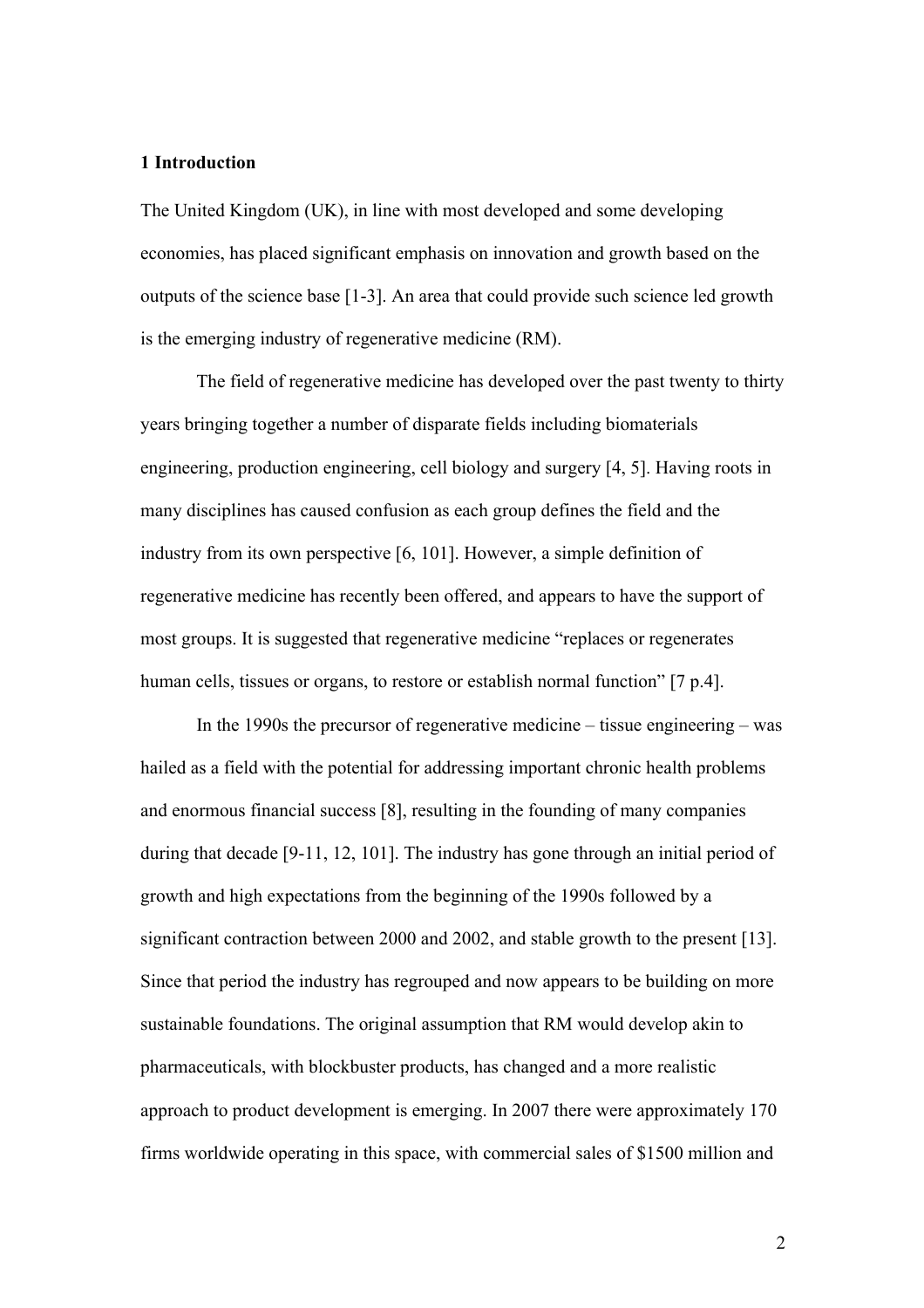a combined capital value of listed firms of \$4700 million according to Lysaght and colleagues [13 Table 1]. $^2$  A recent survey of the RM industry found the size of the cell therapy sector has increased significantly over the last five years and was composed of 138 primary firms and 49 secondary firms at the start of 2009 [12, 101]. Primary firms were defined as those producing cell based products, while secondary firms created products that provided structural components (matrices, scaffolds and biocompatible materials) to enable cell growth. Sales of primary products (containing cells) totaled no more than \$100 million a year, and combined with sales of secondary products (>\$750 million a year) total industry sales remained less than \$1 billion a year. Most of the industry is located in the US, with Germany and the UK occupying a distant second and third place respectively in national comparisons [12, 101].

To date relatively few products are commercially available, although it appears that the new focus of the regenerative medicine industry is no longer just research, but increasingly the translation and commercialization of RM products [14]. This development has led Mason to argue that we are seeing a new era in regenerative medicine, which he describes as Regenmed 2.0 [15]. However, this does not imply that research activities in regenerative medicine have been completed. Indeed, research in some areas has yet to produce compelling products.<sup>3</sup>

In this paper, we examine some of the reasons why many promising RM products have either taken a long time to reach the market or have failed after their launch. The specific context of healthcare, with its high need for public safety,

<sup>&</sup>lt;sup>2</sup> Lysaght et al's data include firms that are active in tissue engineering, regenerative medicine and stem cell therapeutics. Their data set excludes not-for-profit cord blood banks, firms selling goods or services to other firms, organ or tissue allografts, conventional bone marrow transplantation, and bioaesthetic products. Private sector cord cell banking and Medtronic's INFUSE Bone Graft products, which account for a large share of current sales, were included.

<sup>&</sup>lt;sup>3</sup> According to one anonymous referee the disease targets for which the industry has yet to produce a product with compelling efficacy, despite substantial investment in research, include cartilage, heart, kidney, pancreas, brain, and blood vessels.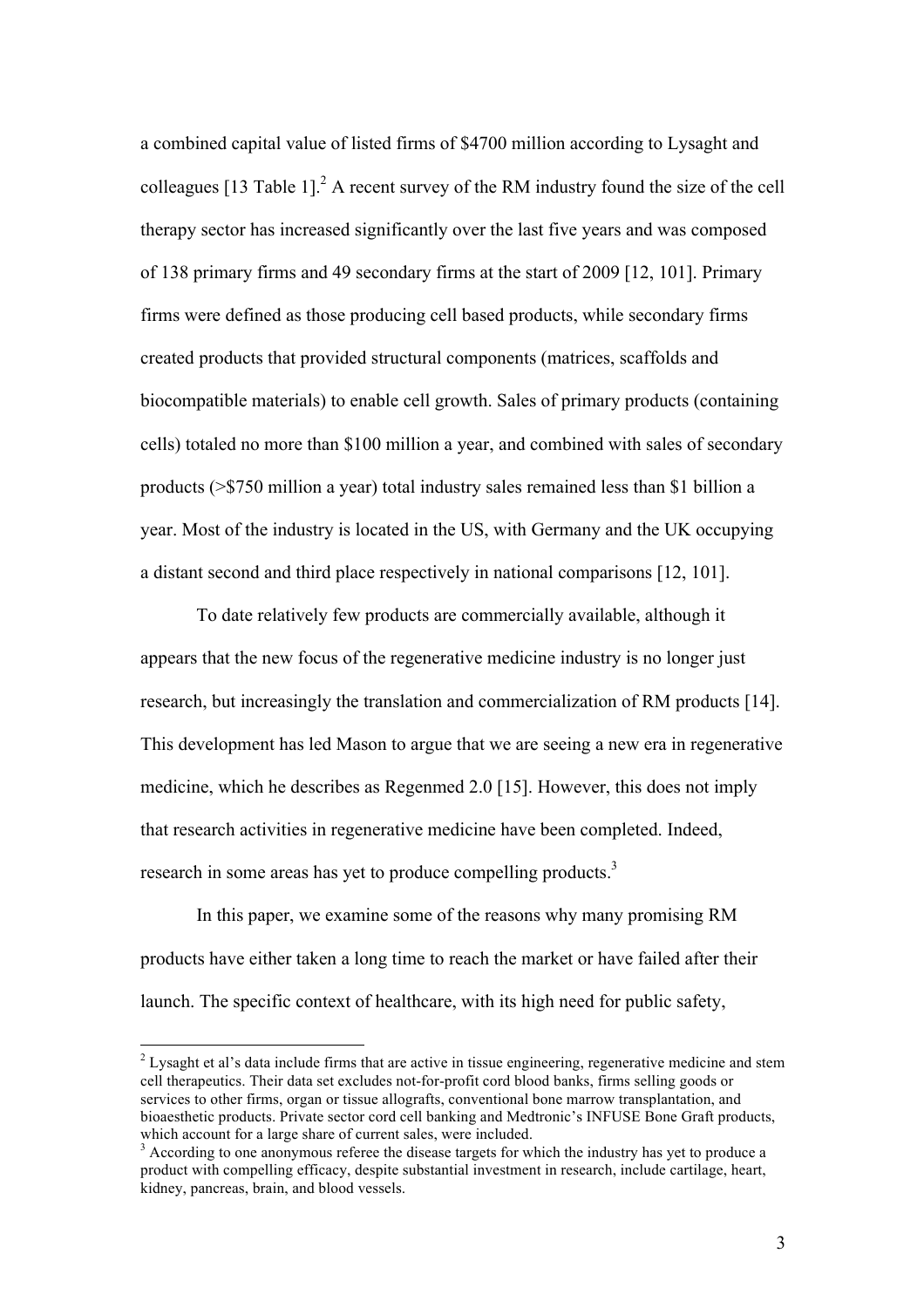significant regulatory content and its interaction with public opinion and ethics means that the barriers to the commercialization of RM products may be significantly different to those for previous technologies and may strongly differ between countries. The current analysis focuses on the United Kingdom and is based on the perceptions of leading industrialists in RM.

Barriers to commercialization that have been described in the literature include the cost of manufacturing and production scale up [15, 16], shipping and storage [17], lack of funding at various stages of research and development [18], and difficulties with demonstrating cost-effectiveness which lead to issues with reimbursement by healthcare providers [18]. Some of these barriers would probably not be an issue today if the industry had developed products that addressed an unmet clinical need.

Another barrier that has attracted considerable attention is the regulatory environment and uncertainty about future developments [4]. At the time of our interviews, the regulation of regenerative medicine products across the EU was fragmented and differed between each member state [19]. Many of these products are regulated as medicinal therapies, whilst others have characteristics more similar to medical devices, but cannot be regulated as such because they contain living cells [20]. Consequently, individual member states have developed national regulatory requirements [20, 21], which make it difficult for companies to simultaneously launch their products in several geographic markets. It is envisaged that such difference will be addressed by the recently adopted ATMP regulations [22] which were mandated in late 2008. However, at the time of data collection, the differences described above remained.

Do funding issues outweigh concerns about regulatory requirements? Or do issues with shipping and storage slow down the process of bringing RM products to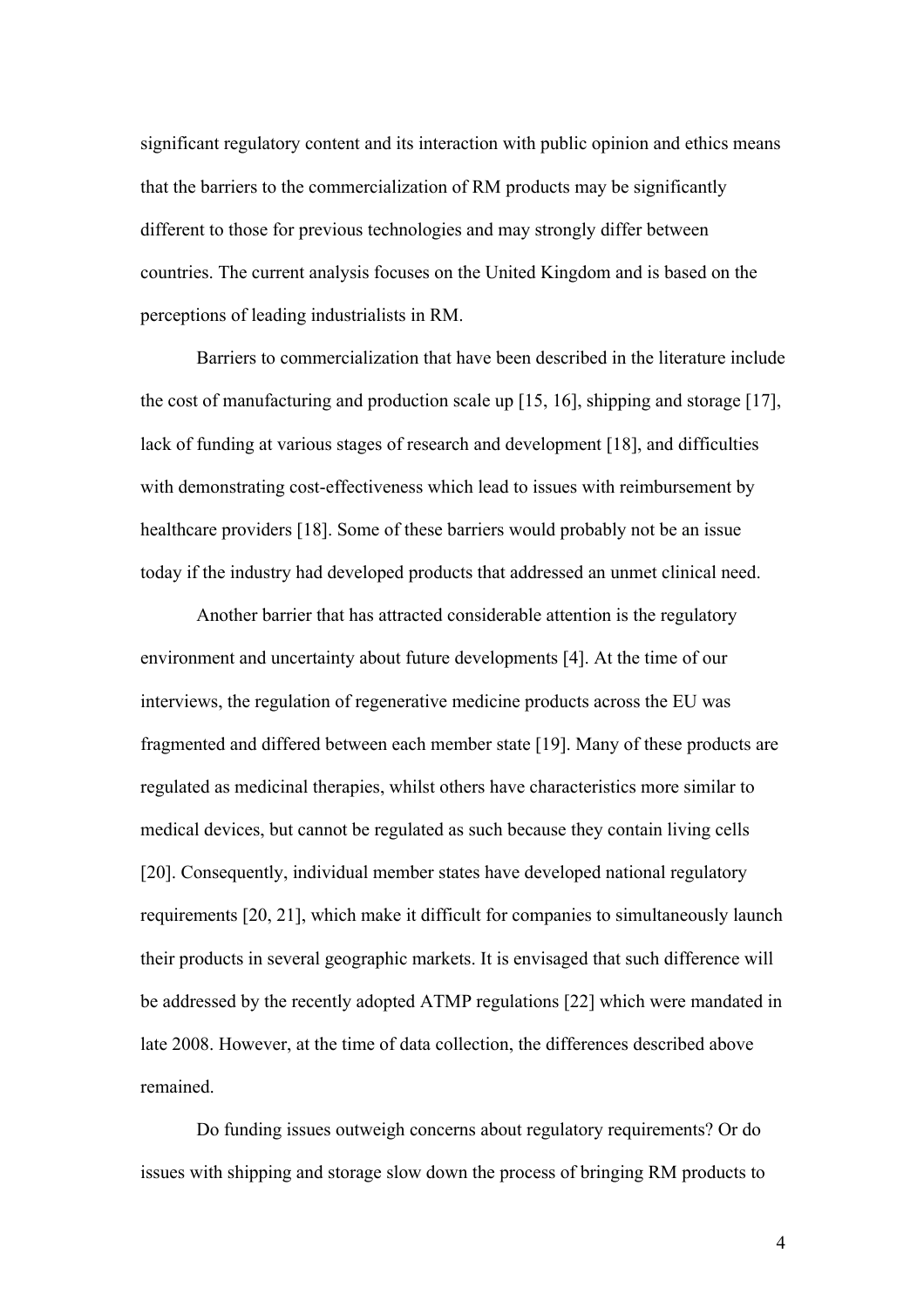the market? The main objective of this paper is to investigate the barriers that leading industrialists in the UK consider to be the main impediments to the development of the regenerative medicine industry. Our arguments are based on interview data, and thus rely on the accounts given to us by respondents – all of whom worked within the regenerative medicine industry, and as such, may be considered as having a vested interest in addressing these barriers in order to enable the industry to develop and grow.

This introduction is followed by a short description of the data collection method. Part 3 of this paper describes the results of the interviews with leading industrialists in the UK and part 4 concludes the analysis by presenting a series of policy suggestions.

#### **2 Data and methods**

This paper is based on data collected during an in-depth qualitative examination of the barriers to the commercialization and utilisation of regenerative medicine.<sup>4</sup> Following a web-based search, representatives of companies and professional associations in the field of regenerative medicine in the UK were interviewed by telephone or in person. Respondents were asked to consent to participate in the study. They were informed that all information collected during the interview would be treated in the strictest confidence, and that all data would be stored securely according to the data protection regulations of our universities. Interviews were semi-structured, allowing for divergence from the original interview schedule based on the respondent's expertise. In total, 20 interviews were conducted, with 17 senior representatives from RM companies and 3 respondents working for professional associations and public interest

 <sup>4</sup> Further information can be found in Rowley, E and Martin, P. (2009). *Barriers to the commericalisation and utilisation of regenerative medicine*, available to download at: www.nottingham.ac.uk/iss/regenmed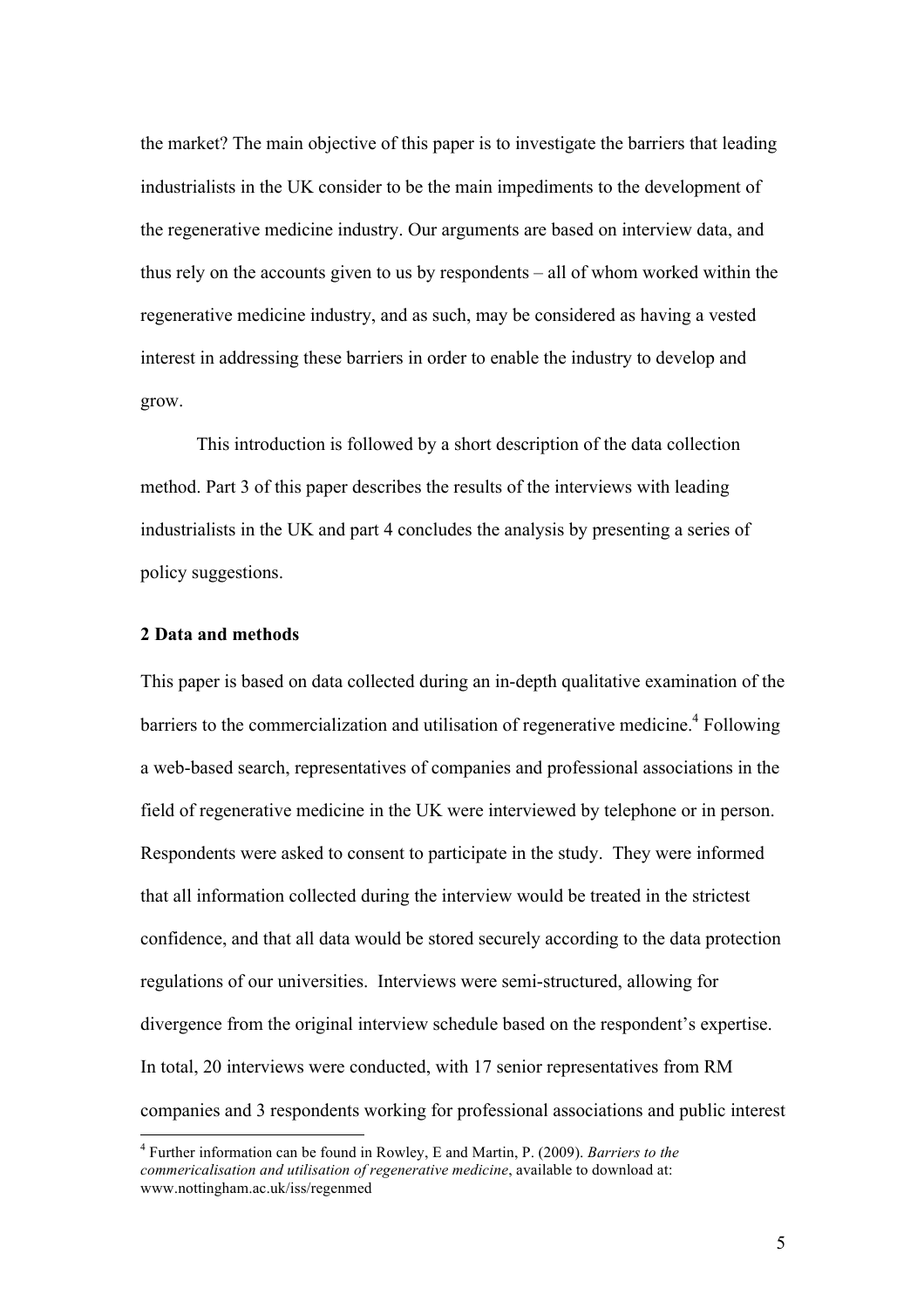groups affiliated to the field. With the exception of two, all companies had headquarters or a branch located in the UK.

The respondents generally expressed their personal impressions and opinions, and their answers therefore do not necessarily reflect their companies' official point of view. The sample size might at first appear to be modest, but reflects the small size of the industry in the UK, which was our primary focus.<sup>5</sup> The overall size of the industry globally is still relatively small, with approximately 170-180 companies worldwide directly involved [12, 101, 13].

All interviews were conducted between September and December 2007 by the first two authors. The interviews were therefore conducted before recent changes in the regulatory process in the EU [22]. Each interview lasted between 40 to 120 minutes and covered questions on the current state of regenerative medicine, product development, market barriers, collaborations, future directions and policy interventions. Exemplar quotes are included for illustrative purposes. This paper focuses on the parts of the interviews that addressed competitiveness, the market, barriers to commercialization and possible policy interventions. Where possible we have anchored the interview responses in existing literature, but this is not always possible given the emerging nature of the industry.

#### **3 Discussion**

Before moving onto the specific barriers to commercialization, we address respondents' perceptions of the competitiveness of the UK regenerative medicine industry, their company's target markets and their opinion of current and future products. These evaluations provide an overview of the state of the RM industry in

<sup>&</sup>lt;sup>5</sup> For example, the newly established Regenerative Medicine Industry Group (RIG), chaired by Richard Archer, is expected to have a membership of 20 UK RM companies.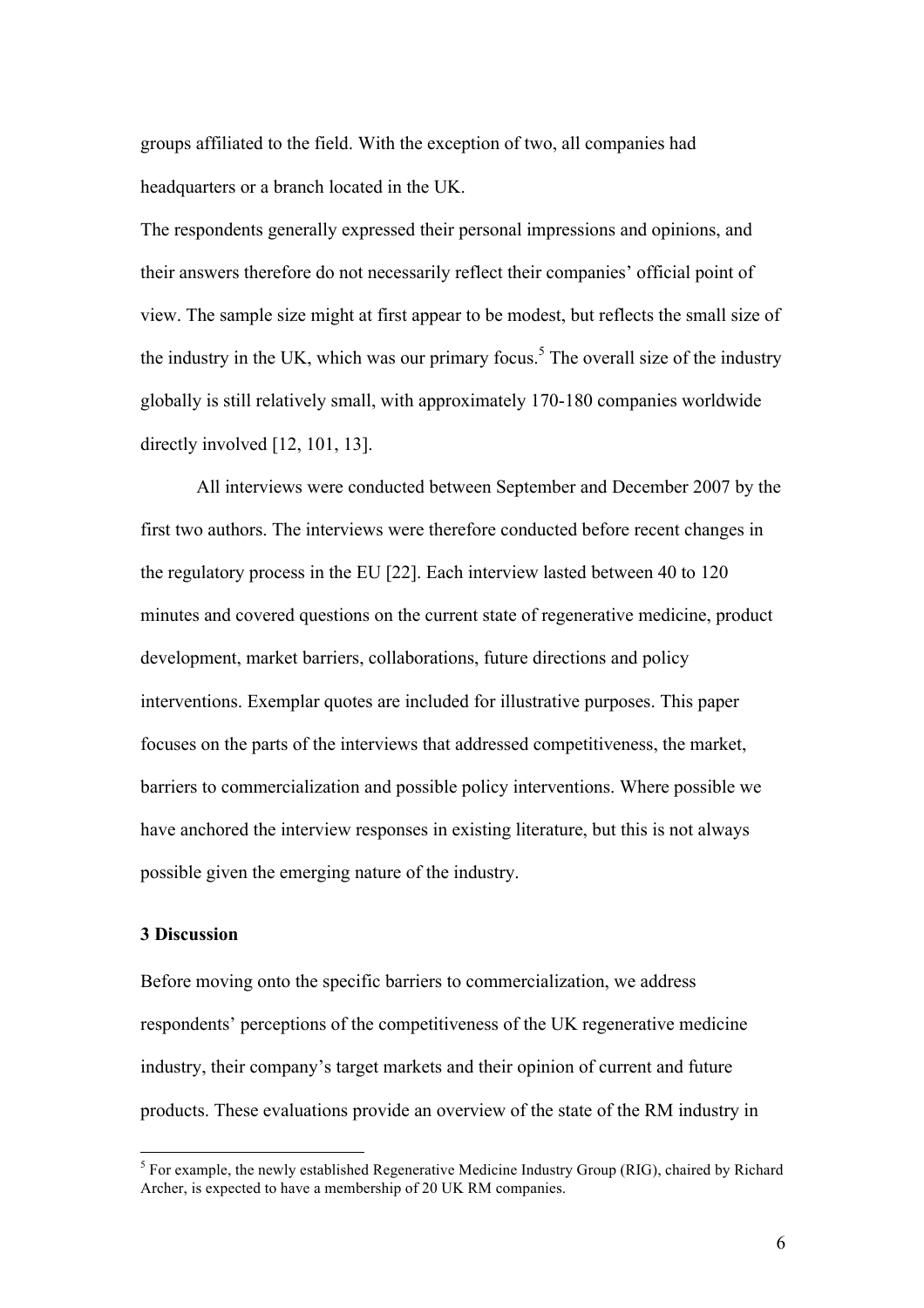general, and specifically in the UK and provide a baseline description of the industry, in which the impact of the reported barriers can be assessed.

#### **3.1 Competitiveness of the industry in the UK**

We were interested to explore how representatives of UK based regenerative medicine companies evaluate the competitiveness of the industry in the UK compared to that in other countries. Responses obviously depend on the criteria being used to assess competitiveness. For example, should competitiveness be measured in terms of volume of research, number of companies or product sales? Given the lack of an agreed measurement, answers were expectedly varied. Most respondents perceived the UK RM industry to be competitive, especially in regards to wound healing products. However, such an example of successful competitiveness was contrasted by the small number of companies, products and sales. The industry was described as being in an embryonic phase, in which a real industrial base is largely missing. For example, one respondent described

"I don't know that we really have a regenerative medicine industry here in the UK yet, not well established, but a few small spinout companies, and companies like Smith and Nephew obviously, but I don't think we really have a base just yet" (M196).

The overwhelming consensus among respondents was that while RM science is first rank in the UK, it lags behind the USA and other countries when translating and commercializing that science. In some areas, such as human embryonic stem cells, respondents reported that the UK appears to have a scientific lead over the USA. However, many cautioned that scientific leads like this might quickly disappear if the translation and commercialization of therapies is hindered. Moreover, this may be further jeopardized following President Obama's over-ruling of the ban on Federal money being used for embryonic stem cell research in the USA.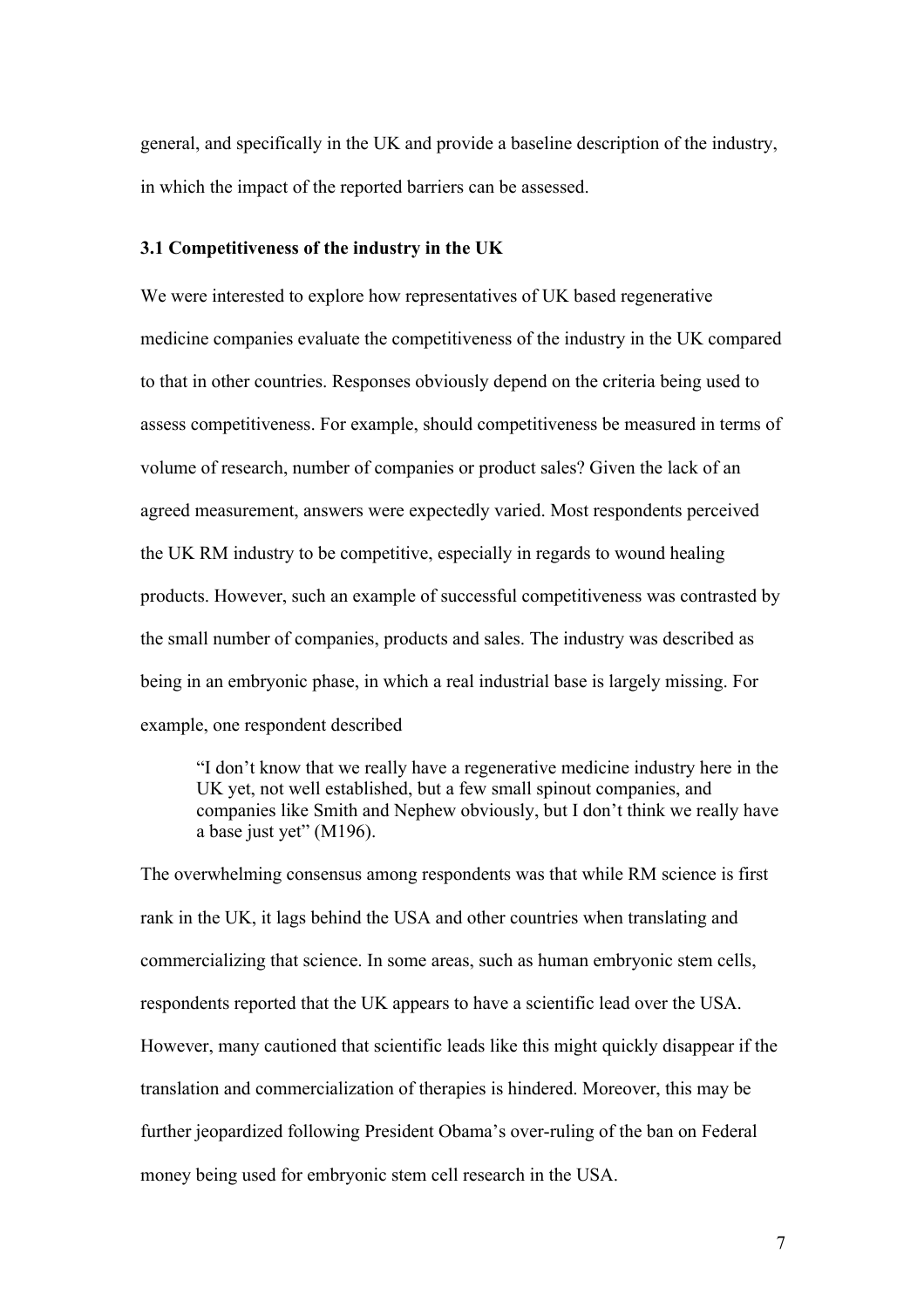Interviewees were asked which countries they perceived to be more competitive than the UK in RM, and to give reasons for this. Companies based in the USA were considered to be in a much better position with respect to the ability to gain external funding than those in the UK. As one respondent described:

"I think the UK is clearly a benign environment in which to conduct this type of research. Unfortunately the critical mass and funding is such that we, I think we fall well behind, in terms of commercial exploitation of cell therapy approaches we are miles behind. I think some of the basic science is great and the work that's going on in some of the centres of excellence that we have dotted around the country and indeed elsewhere in hot spots if you like around the world, you know there's lots and lots of great basic science being done. But in terms of commercially exploiting this science and getting funding for it, you know we're just so far behind the States you know" (M172).

Countries with a dominantly private healthcare structure were thought to offer better prospects for reimbursement of RM products, as healthcare providers compete among each other and want to take advantage of the latest technology in order to attract the most patients (and subsequently, more revenue).

Although UK RM science was perceived to be world leading, it was generally noted that healthcare organisations were not equipped to take advantage of this. Respondents reported that it was difficult to get products into the clinic, with the National Health Service (NHS) traditionally being a poor adopter of innovation [23]. There were however, contrasting opinions as to whether the NHS, which dominates the healthcare market in the UK, was an important market for companies to enter. Respondents' estimates of the NHS as an entity in the world market ranged from 3- 6%. Consequently, some respondents were wary about investing resources in introducing a product into such a relatively small market, and chose to launch their products elsewhere in the world with the intention of returning to the NHS at a later date.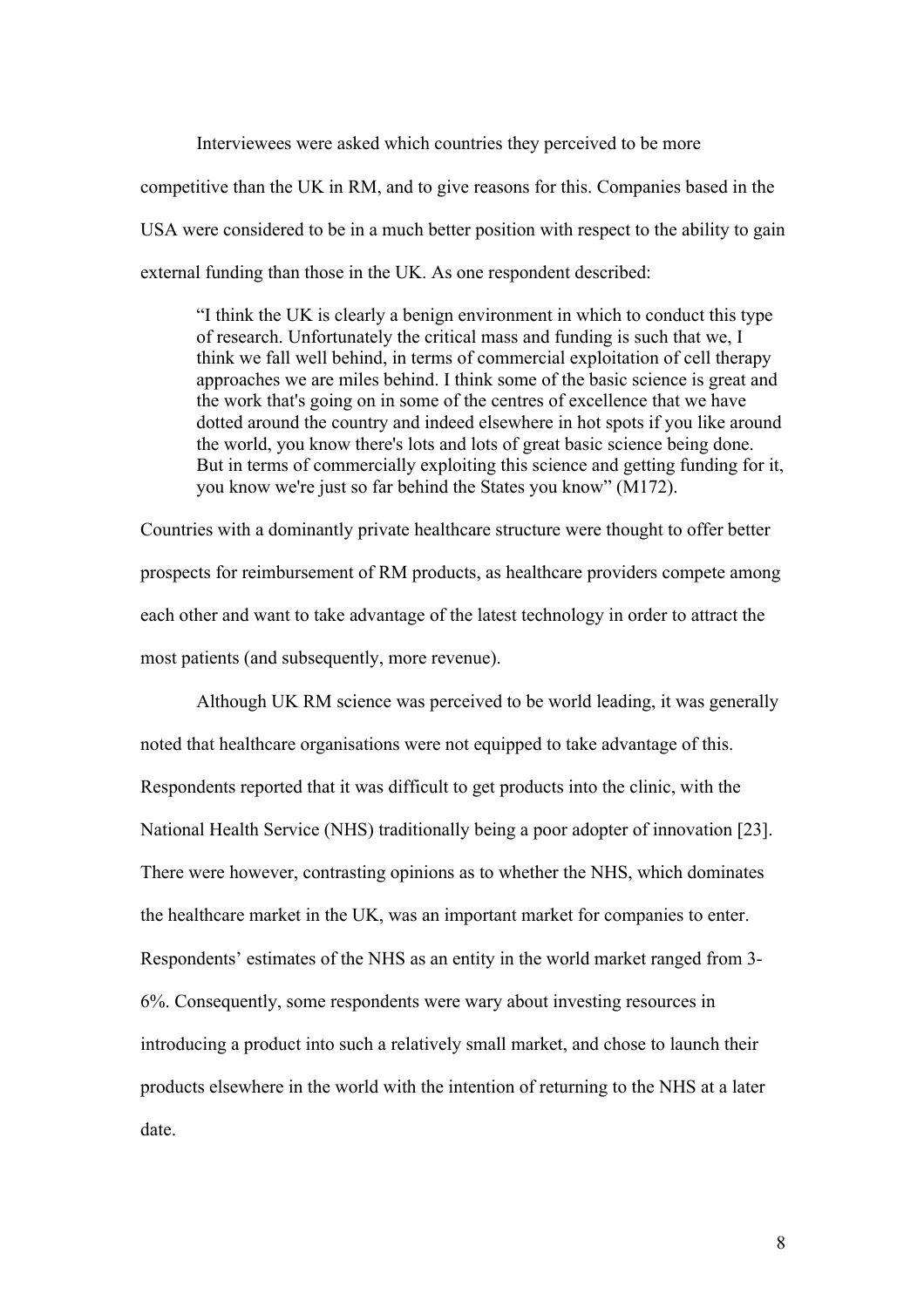The comparatively vast size of the American market was seen to give USbased companies an advantage over their UK based counterparts. However, it is important to recognize that companies need to have a global outlook and distribution plan if they are to be successful [24], as the UK market is too small in terms of potential sales volume. Indeed, all of the companies in our study had a global vision. Those that were currently operating in only one market did not intend to stay local in the long-term.

#### **3.2 Target markets**

Approximately half of the companies in our sample were currently marketing products worldwide. These companies had strategically targeted certain geographical markets based on ease of entry, regulatory hurdles, general company strategy or the company's administrative location. The current diversity in country-specific regulation of RM therapeutics means that a product might be classified as a medical device in one country and as a biologic in another [21]. Companies therefore chose to target markets that offered them a clear, straightforward and consistent regulatory pathway.

The USA was frequently mentioned as the most important market for companies to target because it provides a large potential customer base with one language and one administrative system. Regulators in the USA were deemed to have more experience in dealing with RM, which enabled respondents to feel that they received great clarity in the information gained. Other markets that were often targeted before the UK included other countries in Europe, Australia and Japan, although regulatory hurdles were perceived to be very high in Japan. Compared to its current position, the attractiveness of the EU as a potential market has been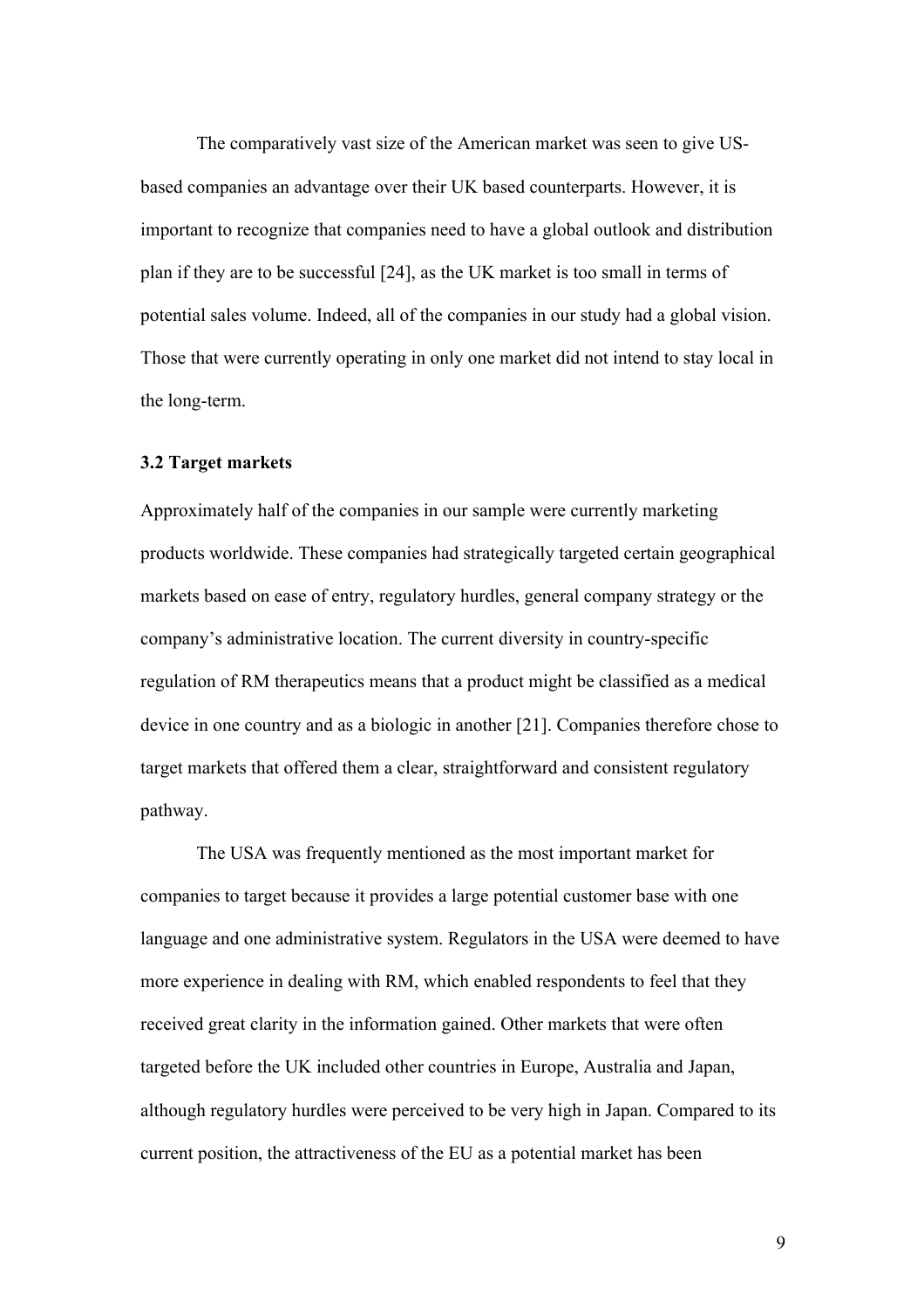anticipated to substantially increase with the harmonization of regulation [22], which was still forthcoming at the time of the interviews. However, this is unlikely to radically alter the position of the UK as a potential customer of RM, given the difficulties already discussed regarding integrating new technologies into the NHS.

## **3.3 Products**

Thus far, the few commercial successes for the sector have been in the therapeutic areas described as "low hanging" fruit [4]. Some companies had commercialized skin, soft tissue and cartilage products. However, these products have manufacturing costs which are high compared with currently available alternative therapies. As a result, the profit margin on these products is often not high enough to justify the substantial cost of development and clinical trials.

According to our interviewees a product has a chance of reaching commercial success if there is a large enough market and the product is relatively easy to produce, or if there is a small high value market of customized goods for life threatening disorders in which there is no alternative therapy. This can be summarized as two different product strategies:

1) Mass market approach; low product price / high volume of sales.

2) Specialised market; high product price / low volume of sales.

Products that are currently on the market mostly fall into the first category. The initial focus within this category has been on products made with patient's own cells – i.e. autologous therapies. However, these products are difficult to produce at scale and commercialize as they are patient specific therapeutics. They are manufactured and are used purely in the treatment of one patient. In addition to the personalised nature of these products, other limitations identified by the respondents included: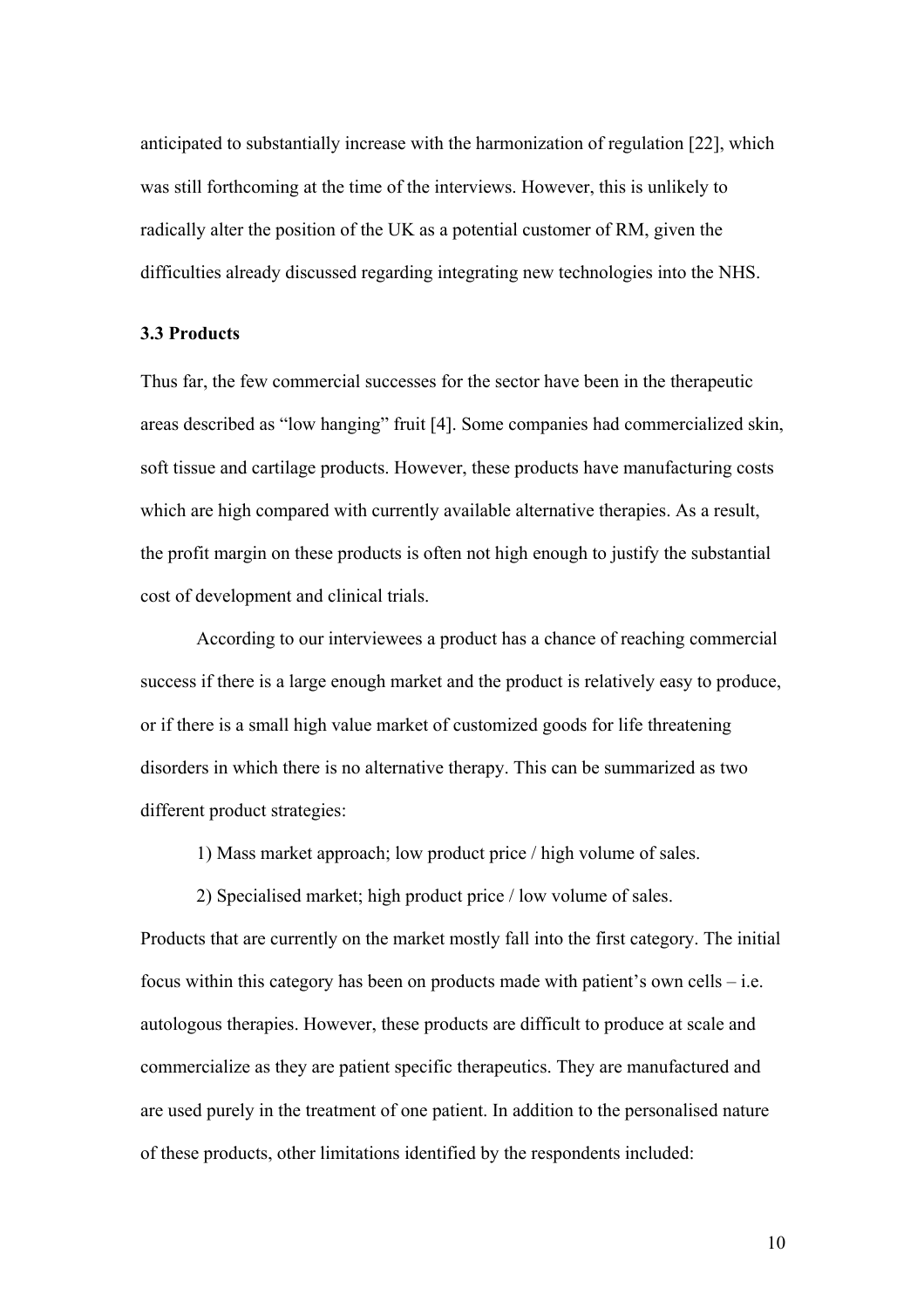- Issues with storage and short shelf life of products
- Long lead time for clinicians to receive products
- Lack of long-term clinical results and thus problems with product adoption and reimbursement
- High cost and the perception of value for money

One respondent described how regenerative medicine had experienced a "false start" because early companies had not adequately anticipated the costs of manufacturing and scale up, which had in turn caused problems with reimbursement. Our interviewees recognized that the arrival of a cell based product with significant sales or one that addresses an unmet clinical need would change the current lack of interest by venture capitalists and large pharmaceutical companies in RM.

Respondents reported that the products currently in development were targeting: vascular disease, damaged blood vessels, the central nervous system, cartilage, diabetes, cardiovascular system and the brain. Companies appeared to be concentrating on indications that were perceived to provide value for money and place more emphasis on evidence-based medicine. The use of allogeneic, off-the-shelf products, which are perceived to be easier to commercialize as they provide the potential for large-scale production, was considered to be the way forward for RM. Aesthetic therapies were also suggested as a valuable area for future consideration, as patients would pay for products (such as those targeting hair follicle repair) themselves.<sup>6</sup>

 $6$  As one anonymous referee pointed out, the RM industry, especially in the UK, actually often focuses on aesthetic products first to generate revenue rather than considering them as future products.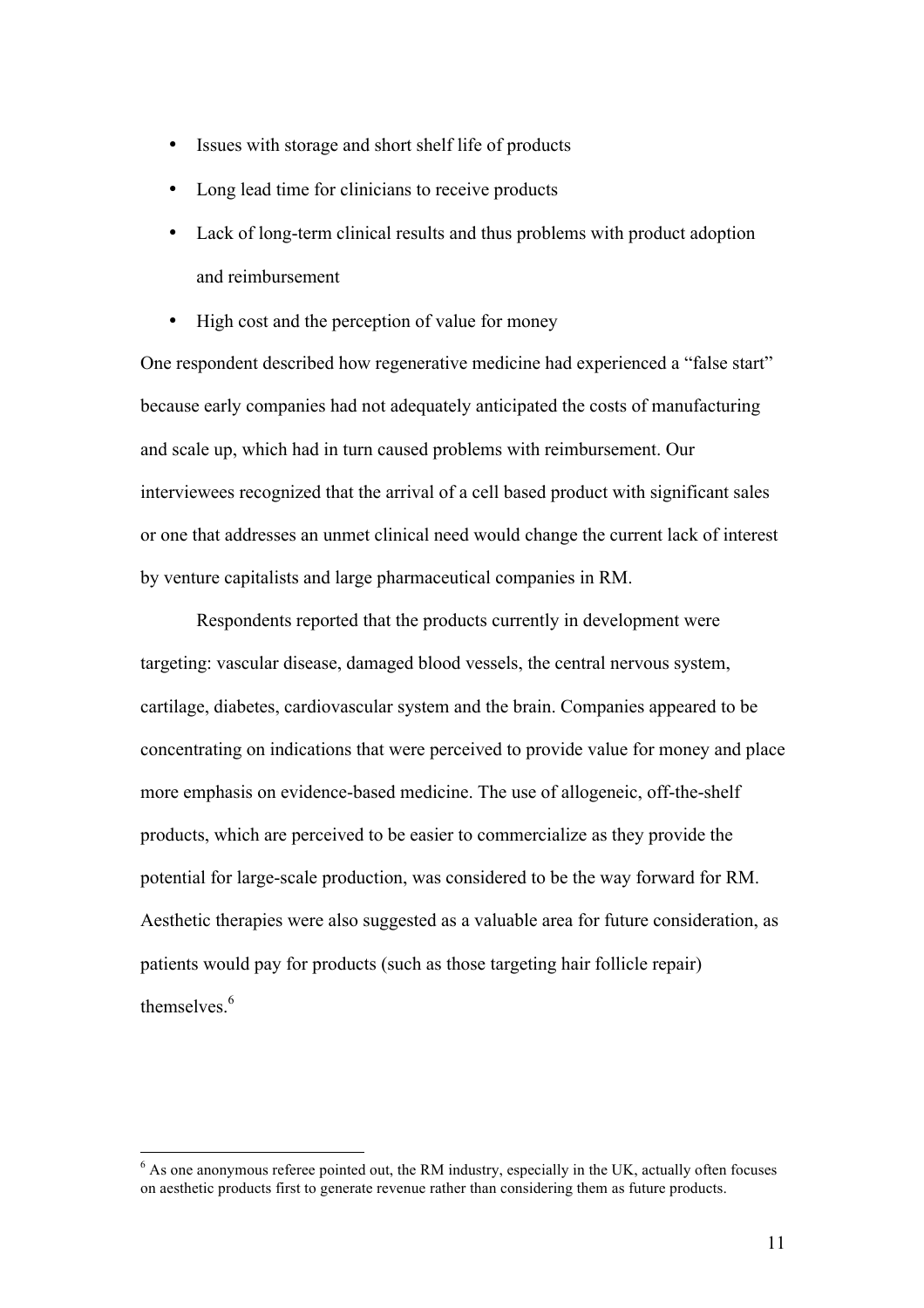#### **3.4 Barriers to commercialization**

Table 1 lists the barriers respondents identified as the most significant impediments to the development of the RM industry.

-- Table 1 about here --

With regards to funding, it has been noted that venture capital funding was more easily available in the early stages of the industry. Venture capitalists increasingly require clinical data indicating potential success before they are willing to invest in a new company [25]. Barriers to the translation and commercialization of RM science were seen as being caused by:

1) The struggle to raise enough funds for translation, with the emergence of a typical biotechnology funding gap between basic and applied science [26]. Respondents repeatedly described how private equity investors were unwilling to fund high risk, early stage RM ventures. This was especially true when companies were using embryonic stem cells, although the UK was also seen as being leading in this area. The lack of venture capitalist (VC) interest was explained in terms of the requirement of more data before VCs were willing to invest, but that without substantial additional funding, RM companies were unable to carry out the work that would provide such data.

2) The structure of the NHS and requirements of the National Institute for Health and Clinical Excellence (NICE) were seen as huge burdens, mostly because of the considerable amount of clinical evidence required in relation to effectiveness. Respondents considered the extent of the data required to be unrealistic for start-up companies, as most in the RM industry are. In particular, the NHS / NICE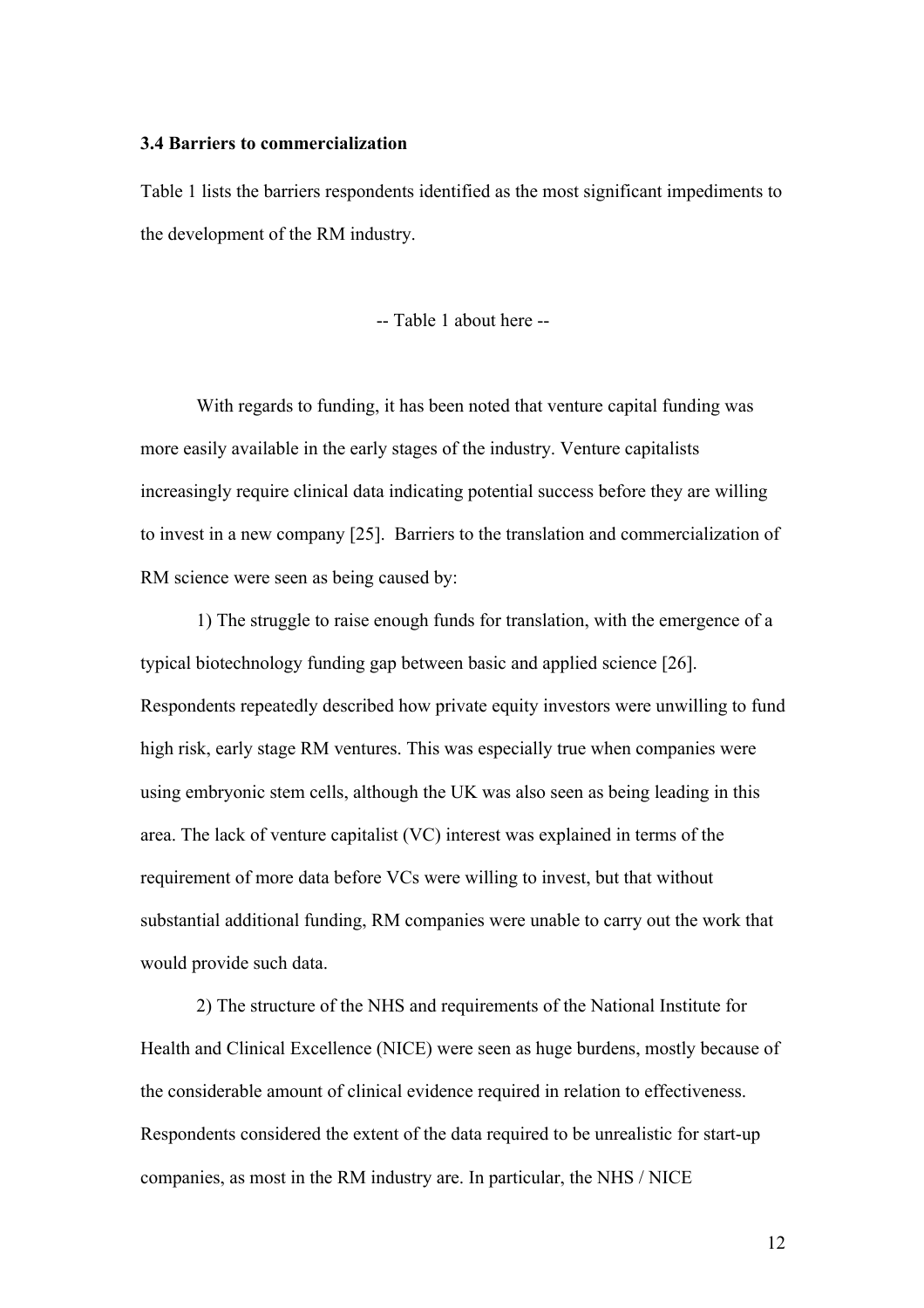requirement that they receive the same level of evidence of efficacy for RM products as that resulting from large-scale pharmaceutical trials (for example, data on 20000 patients) was considered as a major barrier to the commercialization of regenerative medicine science. RM companies do not have access to the same levels and extent of funding support as larger scale pharmaceutical companies, and argue that as a consequence of this and the early stage of the industry, they cannot gain such data. Yet without such evidence, it is unlikely that RM products will be accepted for use in UK public healthcare.

3) Industry competitiveness was perceived to have been greatly hindered by a lack of regulatory clarity. Respondents repeatedly mentioned uncertainty about regulatory requirements and definitions, and the expected size and protocols of clinical trials.

We now present a more detailed analysis of three of the most prominent barriers mentioned by participants: regulation, research funding and reimbursement.

#### **3.4.1 Regulation**

The majority of respondents indicated that their company employed a person or a team dedicated to dealing with regulation matters. Given that the majority of respondents worked in SMEs with small workforces, the decision to employ a regulatory specialist demonstrates companies' acknowledgement of this difficult area for the industry. This in-house expertise was often supplemented by hiring outside consultants and distributors were sometimes asked to assist with country-specific requirements.

Interviewees perceived the regulatory process to be very problematic, especially if the company was the first to develop a specific therapy that did not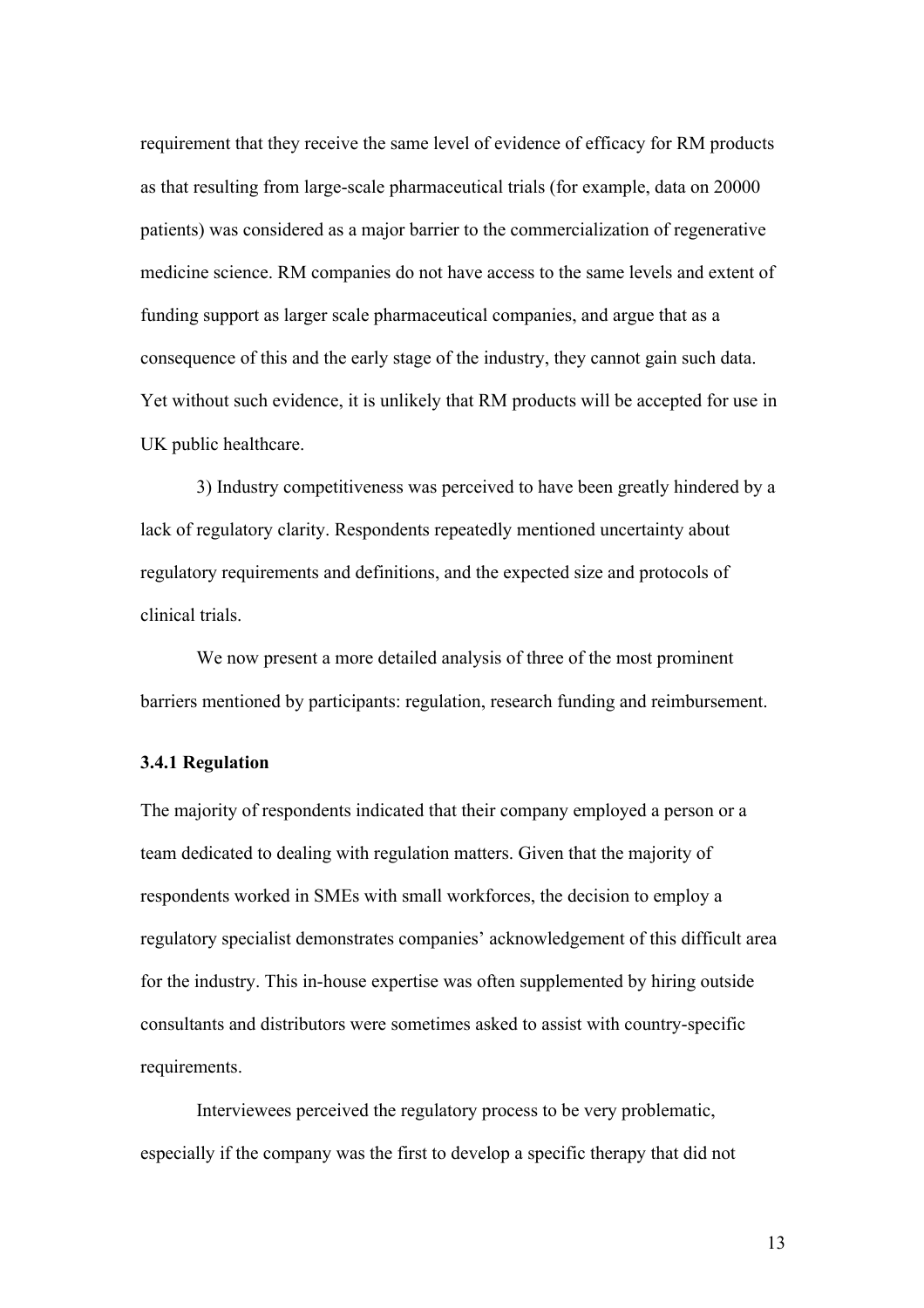clearly fall into a specific category [21]. This often resulted in individuals believing that their company wasted a considerable amount of time and money on gathering the wrong type of data (as defined by the regulators). In such cases, interviewees considered the regulators were often too inexperienced in dealing with RM technologies and were likely to change their mind about what evidence should be provided by the company, before approval could be received.

Regulatory clarity is of utmost importance for companies to keep development and production costs low and timelines short. Most respondents found regulators to be very approachable and co-operated with companies to help bring products to the market, whilst at the same time carrying out their responsibility for ethical oversight. This was particularly resonant in areas such as stem cell research in which political pressure has been exerted to ensure that the UK maintains its lead in this field. Given the USA's greater market for RM products, it was of no surprise that respondents consider US regulators to be more experienced in dealing with RM technologies than those in other countries. Some respondents stated that regulators should have more direct discussions with industry, as evidence suggests that regulatory uncertainty is one of the main reasons why investors are reluctant to invest in RM.

The harmonization of regulation in EU countries was eagerly awaited by some, although for others, this development was greeted in a more sceptical light. It was expected that regulators' current lack of understanding of these products would improve overall. However, some new regulatory requirements, such as the "constant monitoring" of a product, would be almost impossible to comply with. These uncertainties add to the existing difficult regulatory environment that RM companies face.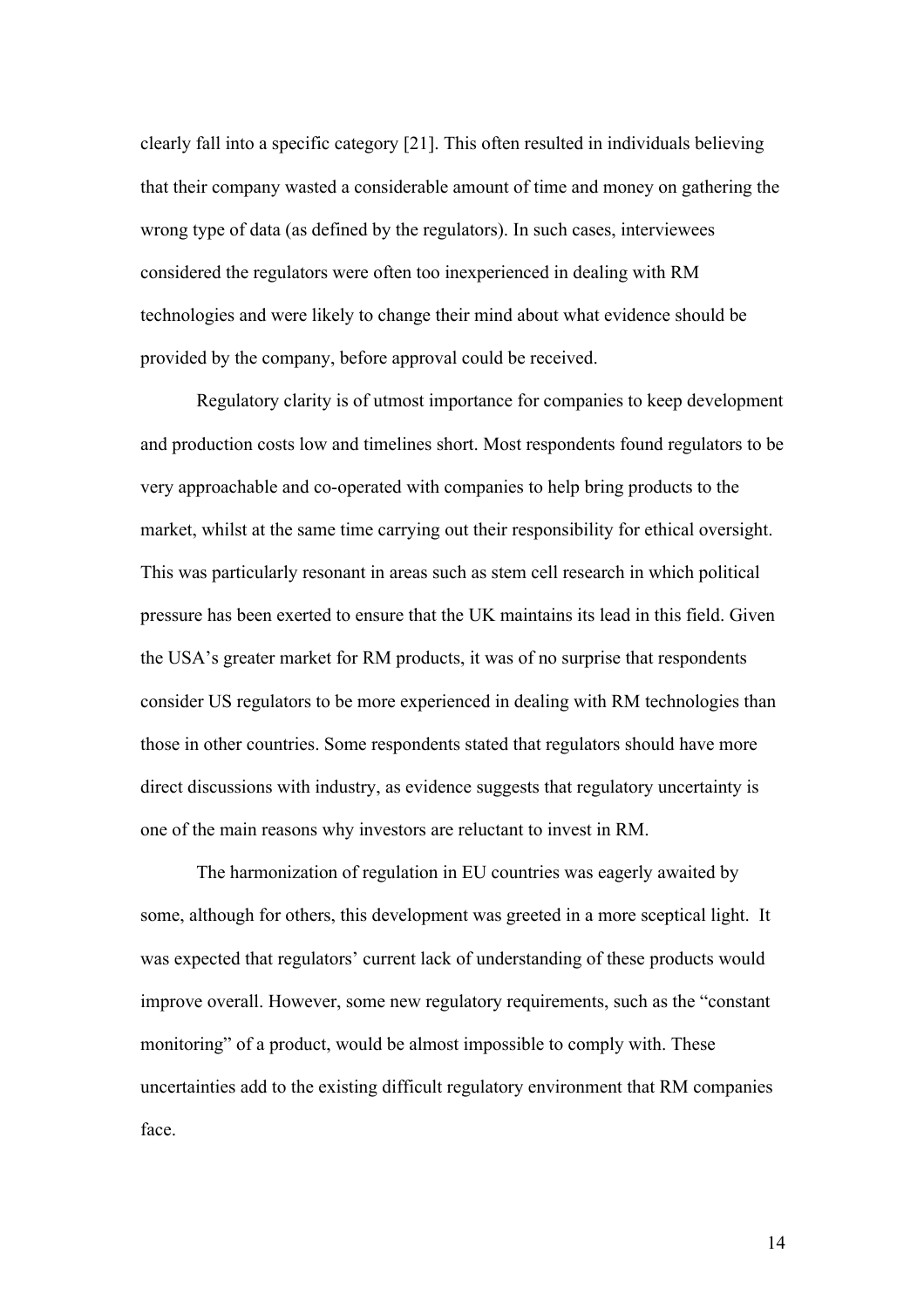Respondents repeatedly expressed the need for a clear regulatory framework, arguing that even if regulatory requirements were difficult to meet, the industry will be in a more advantageous position once it knows what to expect. As companies already face considerable uncertainty about the development of the technology, involvement of stakeholders and getting products adopted by the market, clarity in terms of regulation was highly anticipated. In a promising move in advance of the ATMP regulations coming into force, some participants indicated that the regulatory situation was already improving [27].

#### **3.4.2 Reimbursement process**

Given the embryonic nature of the RM industry, only a few of the individuals interviewed had dealt with the reimbursement process. However, the majority of respondents recognised the lack of a reimbursement pathway as a considerable problem. This led to secondary problems. Investors, unsurprisingly, were reported as not wanting to invest in a company that had uncertain product sales. It was suggested that one way in which companies might overcome this barrier was to perform economic modelling early on in the product development phase to establish what sort of clinical benefit would sustain a product marketed at a certain price [28]. Indeed, most of the companies that did not have products on the market at the point of the interview mentioned that they try to address reimbursement issues early on by keeping prices low. Secondly, in the UK, if a product is not included within the NHS tariff, it is highly unlikely to be used due to rules on co-payment. The only options to increase product use remain providing the therapy free-of-charge for use in clinical trials, or for use in private healthcare.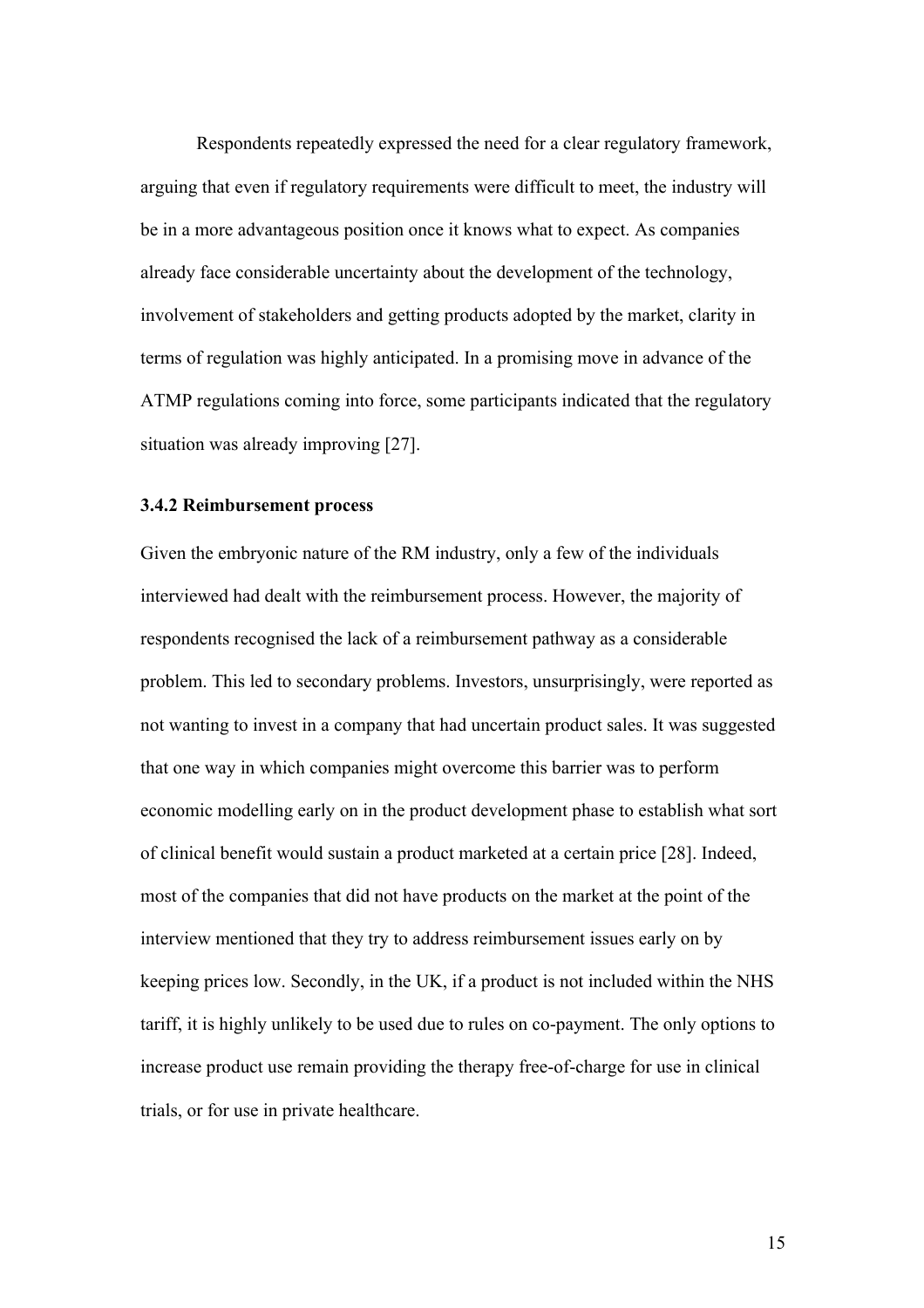In contrast to the USA where commercial pressures have the potential to drive the field forward, a significant market 'pull' is missing in the UK industry. Due to state control and funding of healthcare, hospitals and surgeons do not routinely compete with one another to recruit patients into their care, and so have less incentive to advertise that they use the latest technologies. In the UK, reimbursement is handled differently in every NHS Trust, and based on the experiences of other medical devices and pharmaceuticals, is likely to be highly variable. Respondents recognised the NHS to be risk-adverse and conservative in its choice of tariffed products. Given this, it was felt that for RM products to be used, not only must they achieve an improved outcome compared to existing products, they must also be financially attractive. As one respondent explained:

"It could still be difficult to get an acceptance if for example at point of purchase, the choice for the purchasing authority is between a simple dressing for a conservative therapy and something a lot more complex, they will normally go for the simple dressing even if the whole course of therapy is more expensive for the organisation" (M195).

The structure of the NHS (as an organisation) was seen to be problematic, as was that of NICE. Both were described as 'monolithic' and as presenting a huge hurdle to the introduction of clinically relevant innovative products. Consequently, it was felt that getting innovation into the NHS would require structural, organisational and cultural change, as well as product specific results in terms of cost, ease of use and efficacy.

NICE evaluations were repeatedly reported as being a significant barrier, with individuals perceiving the outcomes of these evaluations to be quite unpredictable. One of the problems of the cost-effectiveness model employed in the UK is that the system has difficulties with accepting high up-front costs. For RM, whilst the up-front costs of therapies are high, in the long-term, they could be substantially lower compared to the costs involved in utilising the current gold standard treatment. For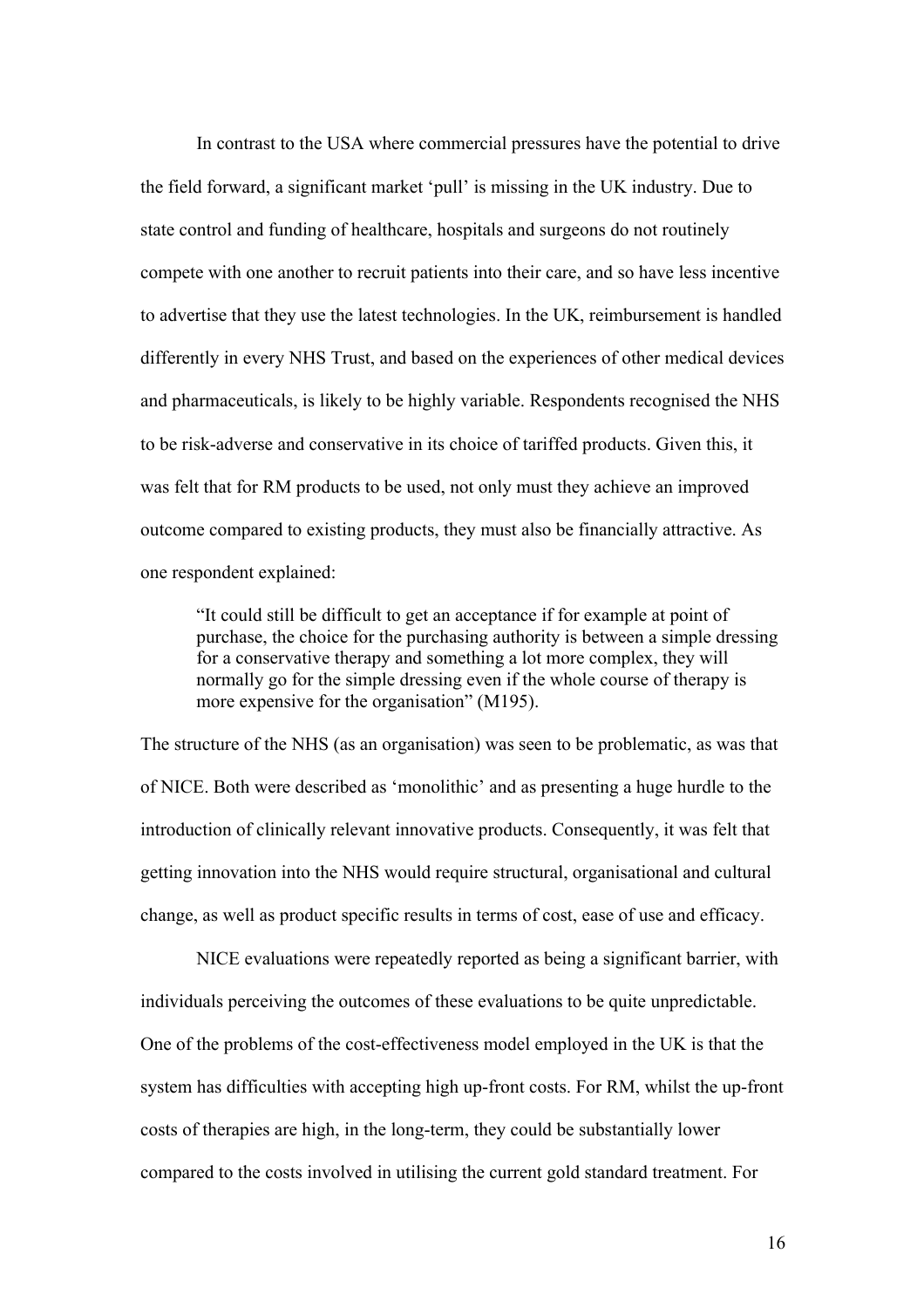example, the treatment of a diabetic foot ulcer using RM products will run into tens of thousands of (US) dollars, compared to the minimal costs incurred using conventional therapeutic options [29]. Hüsing et al. [30] found that RM skin cost  $\epsilon$ 9.92 to  $\epsilon$ 20.85 per cm<sup>2</sup>, whilst conventional treatments costs between  $\epsilon$ 0.37 and  $\epsilon$ 8.66 per cm<sup>2</sup>. However, RM therapies would be used in a shorter treatment period, meaning less resources will be used in terms of length of hospital stay, nursing time, and dressings. This price differential is compounded by the division of health funding. To continue with the example of wound healing, a conventional (non-RM) therapy might involve continuous treatment over the course of a year or more. Following an initial in-patient stay, the majority of the costs involved in the patient's treatment will be incurred by the community healthcare provider. Consequently, the cost savings received as a result of the RM treatment would not be incurred by the acute sector, although under current funding models, it would be this sector that had to pay for the treatment. Rather, the long-term cost savings resulting from the use of a RM product, would be received by the community sector. This observation was termed 'short termism' by one respondent:

"There's a lot of shortism, short termism in terms of that so, and that is a big problem for us in terms of some of these rule changes in treatment paradigm because you know the provider hospital is only interested in the three month period under which they have liability for the procedure. As soon as it comes out of that actually they don't mind if the patient comes back, they get paid again." (M169).

The majority of respondents remarked that one of the main barriers to reimbursement is the development of sufficient cost-benefit and efficacy evidence. NICE does not recalibrate its trial size requirements for innovative therapies, but rather insists that biotech innovations such as RM, should have their effectiveness measured in a comparable manner to pharmaceutics. However, as discussed earlier, given the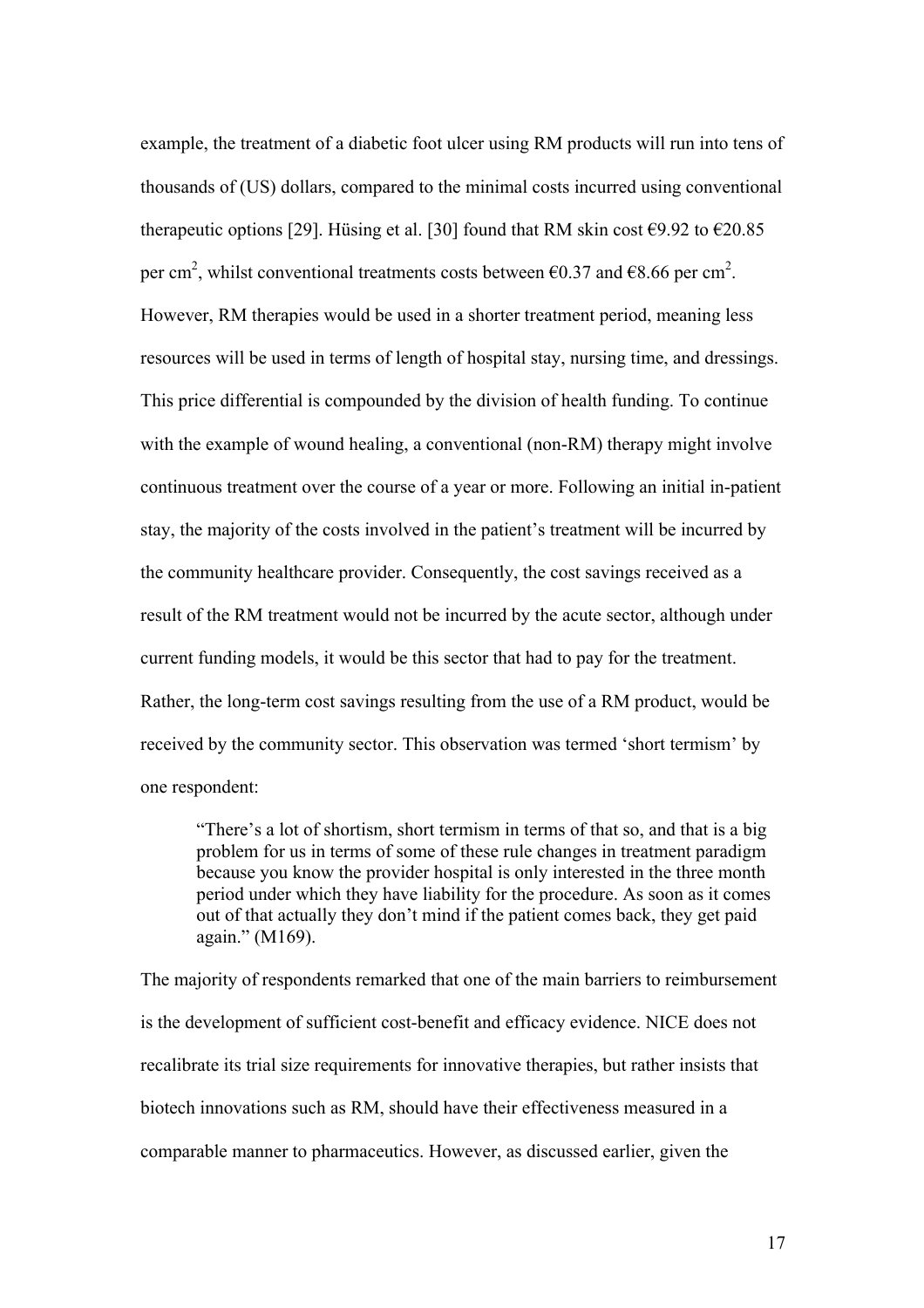difficulties that the RM industry report that they face in gaining sufficient funding, respondents argued that they are unable to provide this level of evidence.<sup>7</sup>

Given these difficulties, some companies had opted to follow a business strategy whereby some products would be reimbursable and used in public healthcare while others, mostly bio-aesthetic applications, would be paid for directly by patients. Whilst such a move ensures that products are able to enter the market, it also results in a division of RM technologies, between the high-science therapeutic areas that public healthcare will pay for, and therapies, such as hair regeneration or wrinkle treatment (for instance, ICX-TRC and Vavelta by Intercytex) that are likely to become popular and used in elective cosmetic surgery.

#### **3.4.3 Funding**

Respondents indicated that their companies had received investment from various sources, including:

- Seed funding (university start up)
- DTI grants (in collaboration with academic partners)
- VC funding
- Research councils and charities (prior to university spin out)
- Internal funding (in the case of large companies)
- Philanthropists (personal donations)

The source of funding that a company relied on often depended on the company's stage of development. A minority of companies had gone public and been listed on the stock exchange, meaning that they were able to 'tap the market' for additional

 $<sup>7</sup>$  As one anonymous referee pointed out, other issues for conducting clinical trials of cell based</sup> products include the lack of double blinded studies and patient acceptance.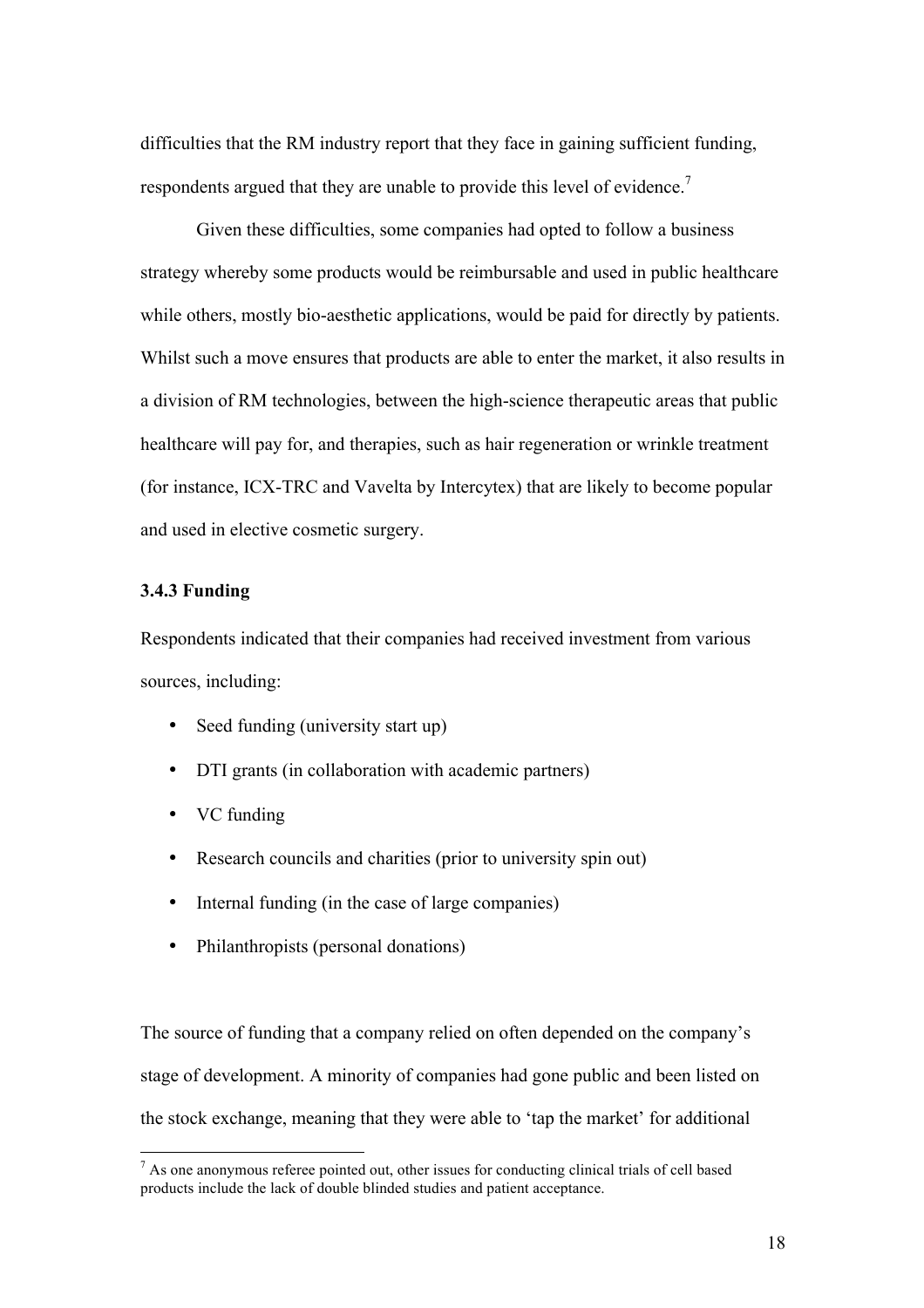funding. The ease of obtaining funding was experienced very differently, with individuals reporting variable experiences. While some suffered from the typical biotech funding gap between academic seed core funding and a series B funding round, others encountered considerable interest from high-risk investors. On balance, however, difficulties with raising funds appear to be a common problem.

"Funding is a significant problem for the industry because there are, there are, most of the companies, well most companies that have, that are in the field are now actually publicly quoted companies and that's the major way that this sort of work gets funded. Venture Capital won't touch it or very rarely touch this sort of thing. And part of the problem that VCs have is that they can't really value early stage technologies and in fact they look at companies that do, that are on the public market, there aren't any sort of really, I mean apart from the couple in the US there are aren't any real, really highly valued companies" (M179).

The perception that investors were reluctant to enter the field because of the uncertainty of reimbursement and long timelines in the development and utilisation of products was repeatedly mentioned. It was explained that because the industry was still in its infancy, it was difficult for investors to estimate the risk, given how the field had been damaged by the initial hype (for example, the suggestion that a fullyformed organ would be grown in a Petri dish, or that RM would become a global market of \$2 billion p.a. by the year 2000 [8]). Moreover, it was reported that investors were unsure about the exit strategies of the smaller RM companies, and were hesitant until future strategic development plans had been solidified. For example, would companies go public and be listed on the stock exchange? Would they be acquired by large pharmaceutical companies? When would profit be generated from product sales?<sup>8</sup>

<sup>&</sup>lt;sup>8</sup> One of the anonymous reviewers emphasized that the rate of spend increases as a product/company develops. While \$1 million of seed funding from a University may be sufficient for a small company, this company will eventually grow into a larger company with a potential burn rate in excess of \$20 million a year and over a hundred employees. Companies often do not have a real strategy to maintain adequate funding levels while progressing to market.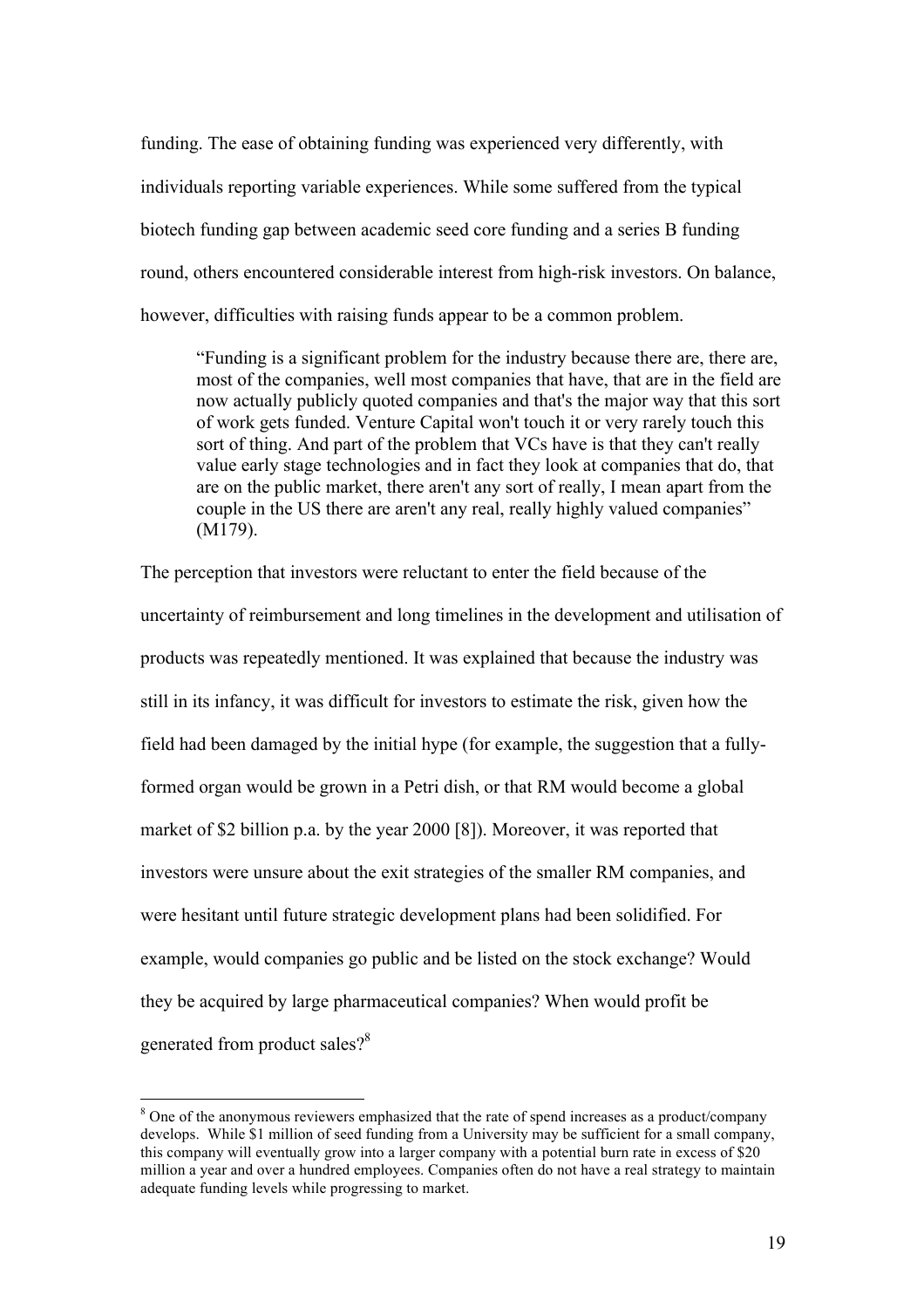#### **3.5 Policies**

Given the barriers to the development of the RM industry and investors' apparent reluctance to invest, government intervention seems necessary given the current uncertainties about the commercial viability of products [31]. Interviewees were asked to suggest what policy recommendations they would welcome (Table 2).

-- Table 2 about here --

With regards to funding, several respondents stated that while they had benefited from DTI grants and research council funding, there was a need for greater government support in order to strengthen and promote the industry and UK science. Many respondents pointed to what they perceived to be the failure of the UK Stem Cell Foundation to divert funds to the RM community. Although government agencies (such as the MHRA) were reported to be in discussion with companies, it was suggested that there was not enough money behind such initiatives. This finding is not unique to this present study. Nerem recommends increased research funding and government support, as well as improved regulatory structures for innovative products and improved reimbursement processes [8].

#### **4 Conclusion**

Qualitative interviews with 20 representatives from the regenerative medicine industry and interest groups revealed that scientific research on regenerative medicine is thriving in the UK. Unfortunately, lack of access to capital, regulatory hurdles, lack of clinical evidence leading to problems with reimbursement, as well as the structure and culture of the NHS do not provide a good environment for the commercialization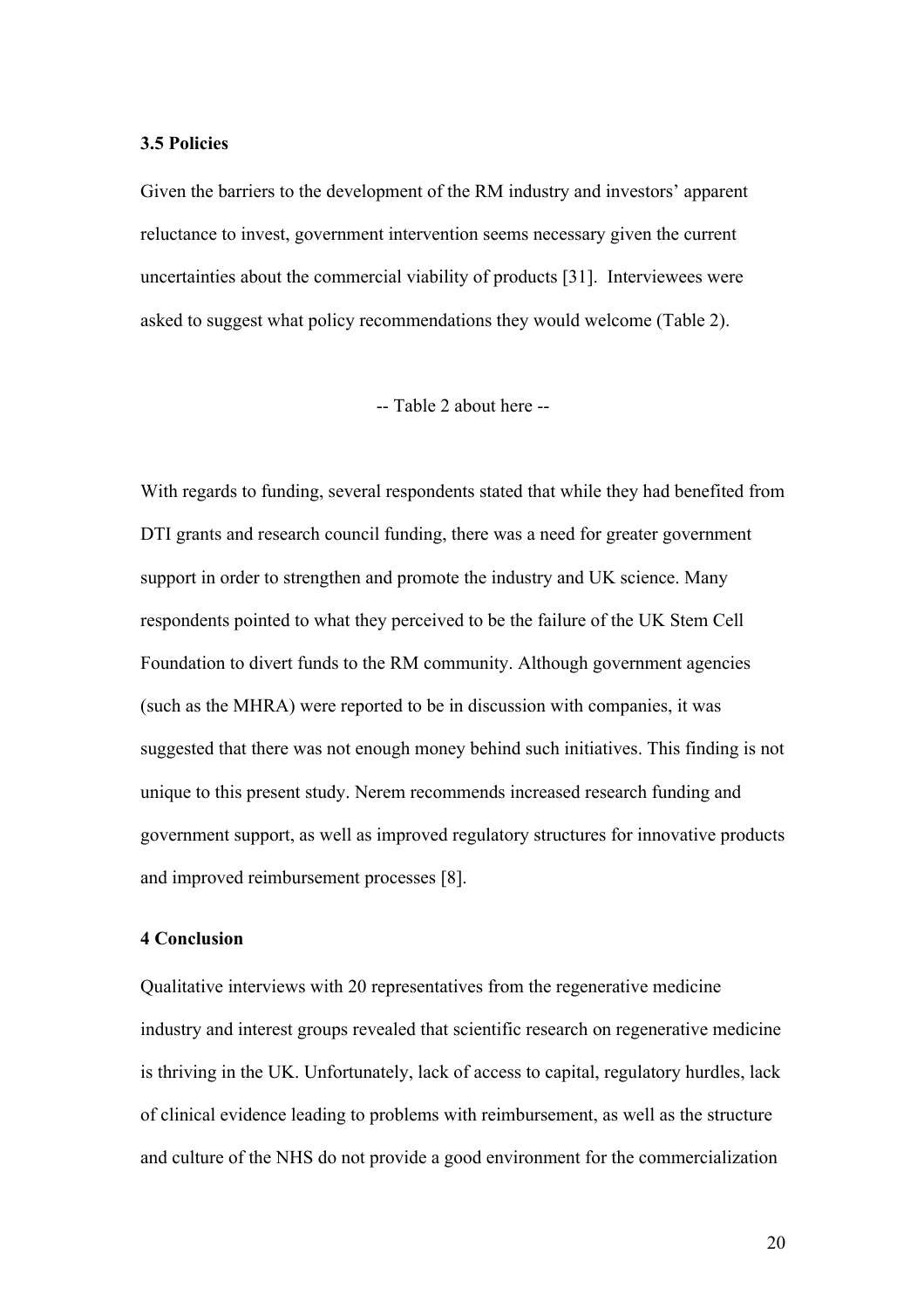of RM products. It is unclear whether the barriers reported by the RM companies are consistent with other emerging industries, but Mason notes that some problems of the early RM industry are reminiscent of the barriers encountered by the early internet entrepreneurs, including scale up, lack of experienced people and lack of business models [15]. All these barriers to commercialization might be quickly overcome once the industry develops products that address a need that has not yet been met by existing products and start to generate large sales on this basis.

Policy interventions, such as providing more translational government funding, a restructuring of the NHS and NICE as well regulatory clarity were considered to likely improve the general outcomes for the industry in the UK. Lack of funding was most frequently mentioned to be a barrier to commercialization and, not surprisingly, was also the focus of policy recommendations. Access to funding appears to be a barrier specific to the RM industry and should therefore be addressed by government policy to allow this promising field to succeed. In addition to direct government funding, policy interventions could provide incentives for investment, for instance by creating tax exemptions for those who invest in innovative therapies.

## **Acknowledgements**

We thank all our interviewees for their time and help, and four anonymous referees for helpful comments. This study is based on research conducted as part of the REMEDI project, one of the Engineering and Physical Sciences Research Council (EPSRC) Grand Challenges.

#### **Financial and competing interests disclosure**

The authors have no relevant affiliations or financial involvement with any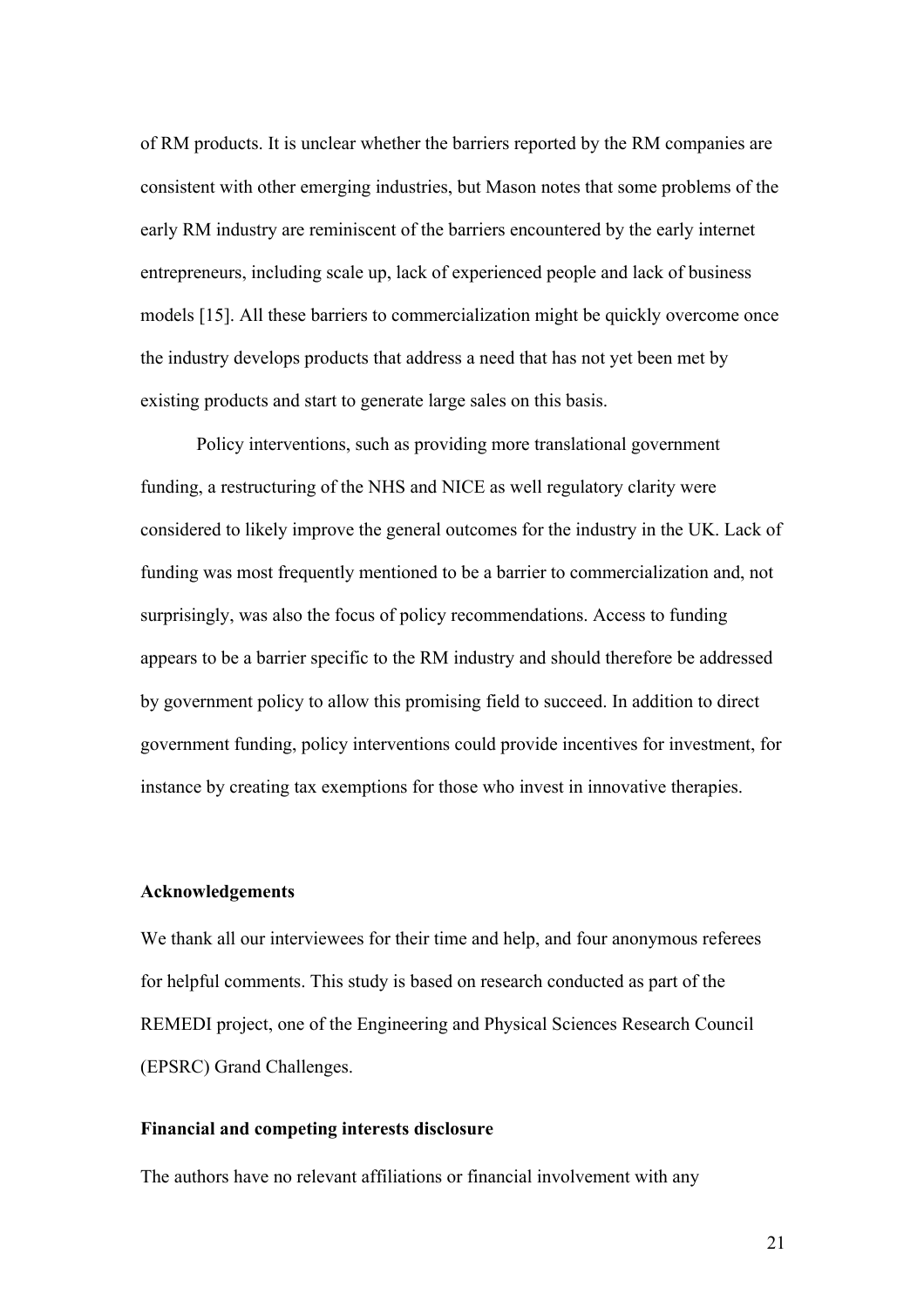organization or entity with a financial interest in or financial conflict with the subject matter or materials discussed in the manuscript. This includes employment, consultancies, honoraria, stock ownership or options, expert testimony, grants or patents received or pending or royalties. No writing assistance was utilized in the production of this manuscript.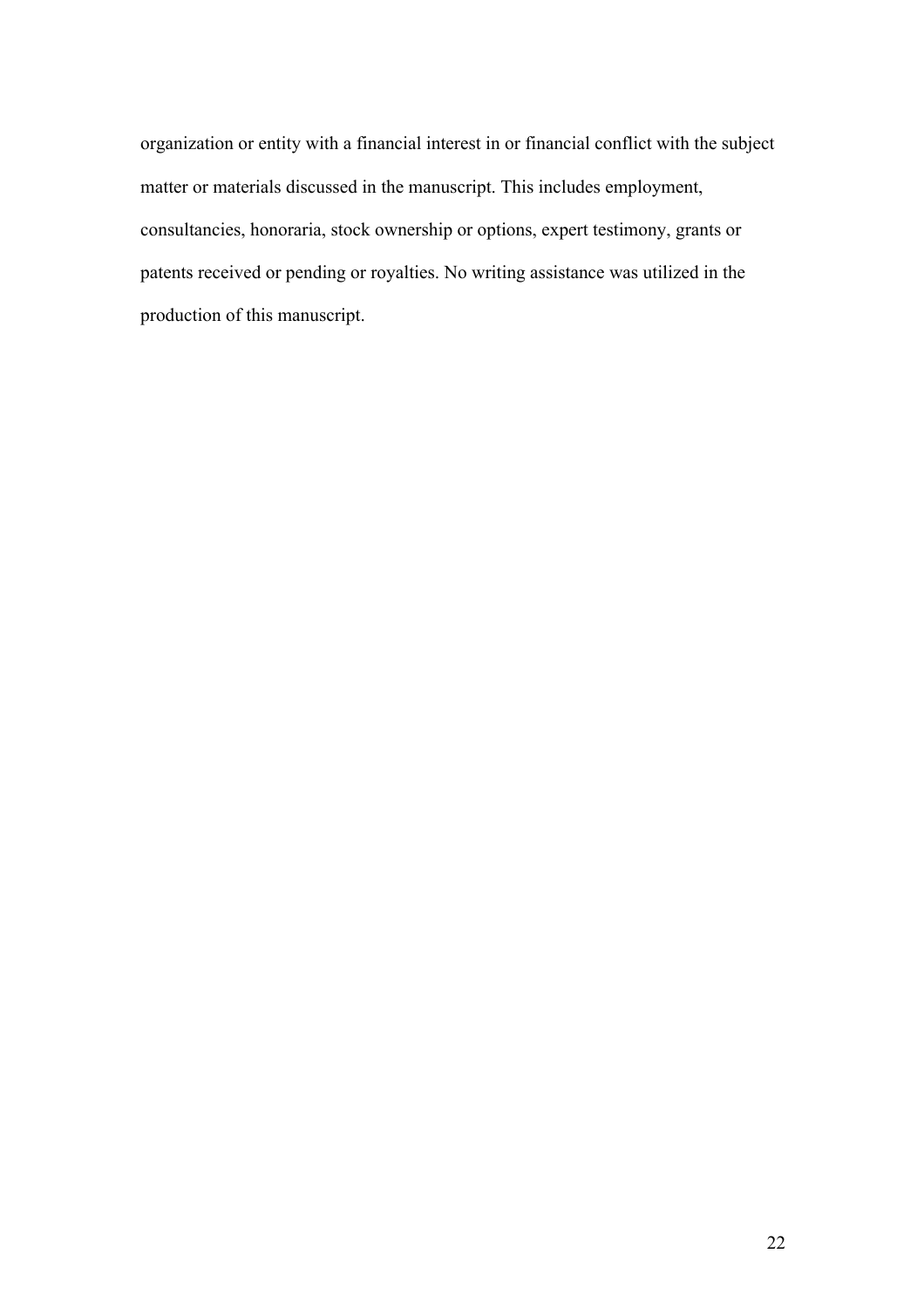Table 1: Most significant barriers to commercialization

## **Barrier**

Access to capital, finance Distribution channels, logistics Access to skilled human capital Scientific barrier, products that work Cost, cost effectiveness proof Regulatory requirements, lack of clarity Clinical validation, evidence, data Clinicians' acceptance, adoption despite absence of long-term data Reimbursement NHS culture Marketing channels Scale up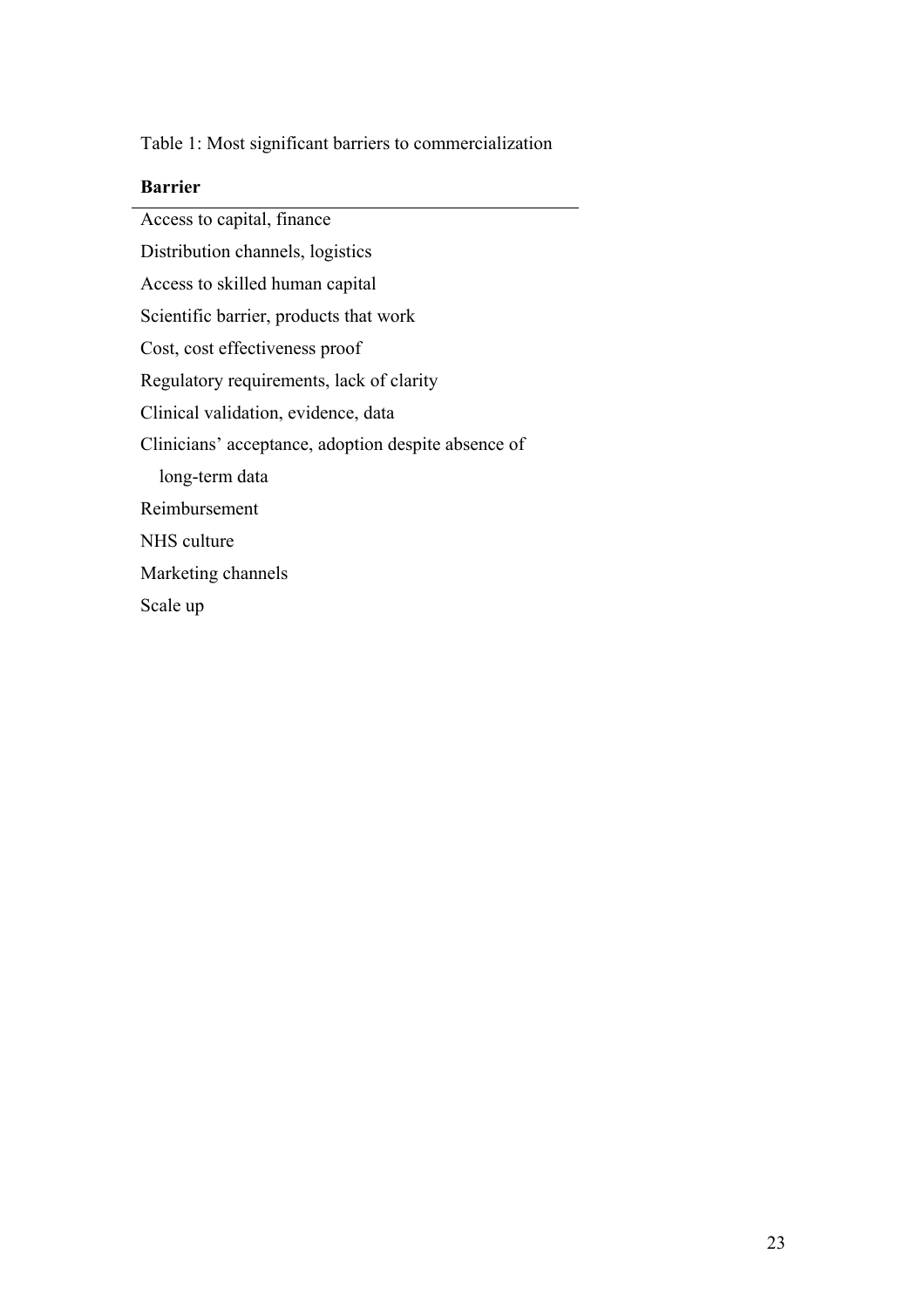Table 2: Policy recommendations suggested by survey respondents

## **Policy recommendation**

Better provisions for translational funding, funding in general Special NHS funds for innovative treatments, encourage product adoption Transparent regulatory environment, speed up regulatory process Changes in NICE, facilitate reimbursement, more transparency of NICE evaluations More networking in RM industry, promote research collaborations Tax exemptions for people who invest in stem cells, innovative therapies; encourage investors somehow Financial incentives, like tax breaks Educational strategies that produce more skilled people Policies to help academic and clinicians start ventures Improve manufacturing Simplify process of applying for grants, soft money Better linkage to the clinical sector (NHS) Government think tank that could advice on ethics, science and direction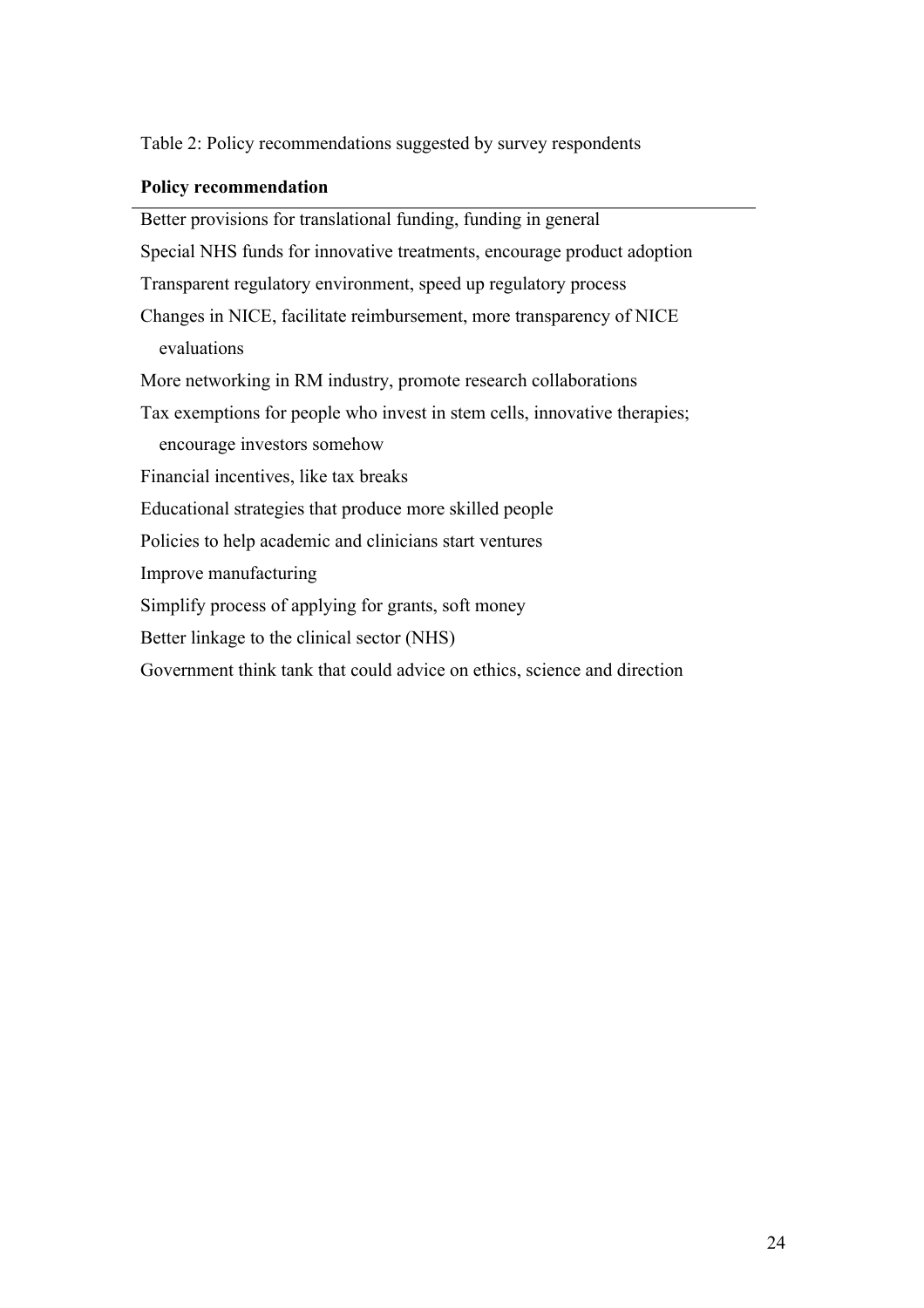## **Bibliography**

- 1. Department of Trade and Industry, *Competing in the global economy: The innovation challenge*. 2003, Department of Trade and Industry: London.
- 2. Sainsbury, L, *The race to the top: A review of Government's science and innovation policies*. 2007, HM Treasury: London.
- 3. HM Treasury, *Science and Innovation Investment Framework 2004 - 2014*. 2004, HM Treasury: London.
- 4. Kemp, P: History of regenerative medicine: looking backwards to move forwards*. Regenerative Medicine* 1, 653-669 (2006).
- 5. Vacanti, CA: History of tissue engineering and a glimpse into its future*. Tissue Engineering* 12, 1137-1142 (2006).
- 6. Rowley, E,P Martin, *Barriers to the commercialisation and utilisation of regenerative medicine*. 2009, Institute for Science and Society, University of Nottingham.
- 7. Mason, C,P Dunnill: A brief definition of regenerative medicine*. Regenerative Medicine* 3, 1-5 (2008).
- 8. Nerem, RM: Tissue engineering: The hope, the hype, and the future*. Tissue Engineering* 12, 1143-1150 (2006).
- 9. Lysaght, MJ,AL Hazlehurst: Tissue engineering: The end of the beginning*. Tissue Engineering* 10, 309-320 (2004).
- 10. Lysaght, MJ, NAP Nguy,K Sullivan: An economic survey of the emerging tissue engineering industry*. Tissue Engineering* 4, 231-238 (1998).
- 11. Lysaght, MJ,J Reyes: The growth of tissue engineering*. Tissue Engineering* 7, 485-493 (2001).
- 12. Martin, P, R Hawksley,A Turner, *The commercial development of cell therapy – Lessons for the future? Survey of the cell therapy industry and the main products in use and development, Part 1: Summary of findings*. 2009, Institute for Science and Society, University of Nottingham / remedi.
- 13. Lysaght, MJ, A Jaklenec,E Deweerd: Great expectations: Private sector activity in tissue engineering, regenerative medicine, and stem cell therapeutics*. Tissue Engineering Part A* 14,(2008).
- 14. Mason, C: Regenerative medicine: the industry comes of age*. Medical Device Technology* 18,(2007).
- 15. Mason, C: Regenerative medicine 2.0*. Regenerative Medicine* 2, 11-18 (2007).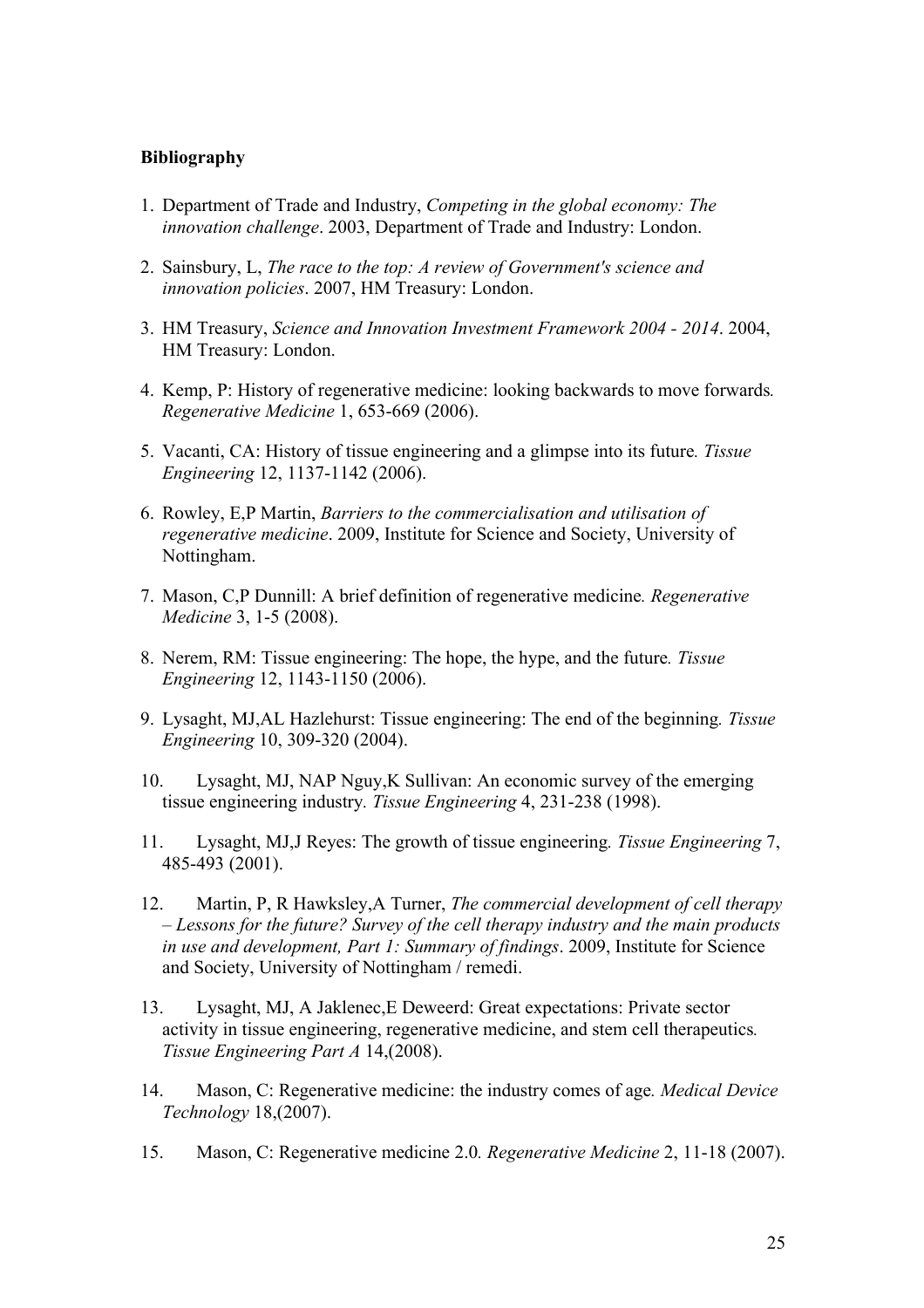- 16. Archer, R,DJ Williams: Why tissue engineering needs process engineering*. Nature Biotechnology* 23, 1353-1355 (2005).
- 17. Naughton, GK: From lab bench to market. Critical issues in tissue engineering*. Annals of the New York Academy of Sciences* 961, 372-385 (2002).
- 18. Capgemini Deutschland, *Regenerationstechnologien fuer Medizin und Biologie - Beitraege fuer ein strategisches Foerderkonzept*. 2007: Stuttgart.
- 19. Donawa, M: Scope of the European Medical Device Directives*. Medical Device Technology* 19, 32, 34-35 (2008).
- 20. Heinonen, M, O Oila,K Nordström: Current issues in the regulation of human tissue-engineering products in the European Union*. Tissue Engineering* 11,(2005).
- 21. Brévignon-Dodin, L,F Livesey: Regulation of tissue-engineered products in the European Union: where are we heading? *Regenerative Medicine* 1, 709-714 (2006).
- 22. European Union, *Regulation (EC) No 1394/2007 of the European Parliament and of the Council of 13 November 2007 on Advanced Therapy Medicinal Products and Amending Directive 2001/83/EC and Regulation (EC) No 726/224*. 2007, Official Journal of the European Union L 324/121. p. 121-137.
- 23. Wanless, D, *Securing good health for the whole population*. 2004, HM Treasury: London.
- 24. Pangarkar, N,DW Hutmacher: Invention and business performance in the tissue-engineering industry*. Tissue Engineering* 9, 1313-1322 (2003).
- 25. Vacanti, JP: Tissue engineering: From bench to bedside via commercialization*. Surgery* 143,(2008).
- 26. Cooksey, D: A review of UK health research funding. Vol. Stationery Office. 2006, London.
- 27. Brévignon-Dodin, L,P Singh: ATMP in practice: Towards a new industry landscape in tissue engineering*. Journal of Commercial Biotechnology* 15, 59-65 (2009).
- 28. Cosh, E, A Girling, R Lilford, H McAteer,T Young: Investing in new medical technologies: A decision framework*. Journal of Commercial Biotechnology* 13, 263-271 (2007).
- 29. Williams, DJ,P Hourd, *Business model and leadership styles in small medical device businesses - Examples in a region and their implications*, in *Proceedings of the 26th Annual Conference of the IEEE Engineering in Medicine and Biology Society*. 2004: San Francisco, USA. p. 5131-5134.
- 30. Hüsing, B, B Bührlen,S Gaisser, *Human tissue engineered products - Today's markets and future prospects. Final report for Work Package 1: Analysis of the*